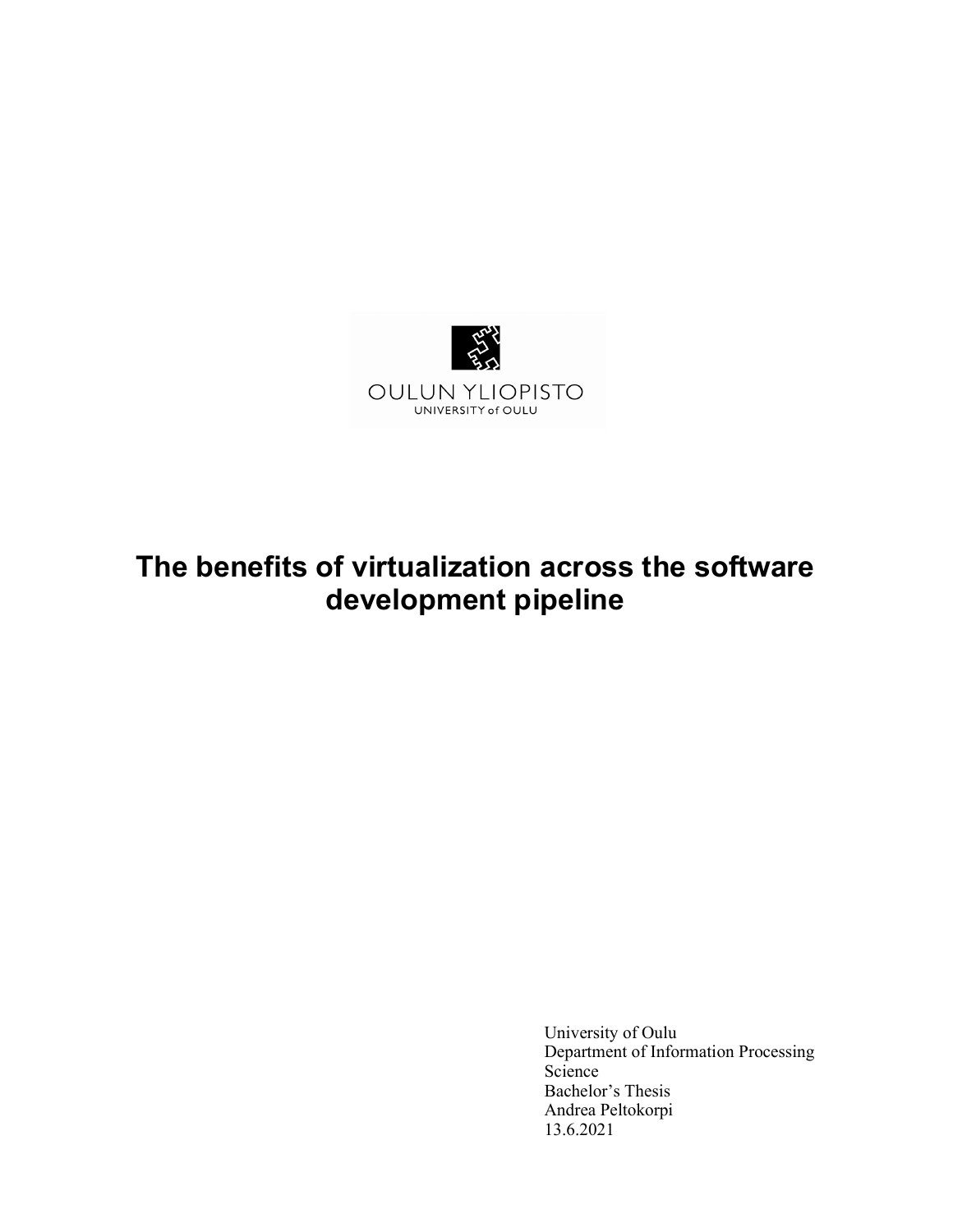## Abstract

The emergence of cloud computing and the evolution into service-based solutions across the software industry have influenced many changes in software development paradigms and methods. As a result, various forms of virtualization and container-based solutions have become more and more commonplace throughout the field, with technologies and frameworks such as Docker and Kubernetes becoming industry standard solutions to virtualization.

This thesis is a literature review into existing research on virtualization and containers, and their use in various categories of the software industry. The aim of the thesis is to look at the reasons for the proliferation of virtual machines and containers, along with their benefits for the software development process, the continuous integration and delivery pipeline, and the different cloud platforms and providers.

The benefits of virtualization are clearest in the cloud infrastructure, as cloud services are inherently built to utilize virtual machines. Containers and container orchestration systems allow container management and dynamic resource allocation, improving efficiency and reducing costs. In software development and testing, the modular and self-contained nature of containers allows for faster iteration and more problem-averse development. And finally, in the continuous integration and delivery pipelines, containers and container management tools allows automation, and lower overhead and complexity, enabling lower-threshold software deployment. Along with enabling cloud infrastructure as it exists today, the evolution of virtualization and containers in the software industry provide benefits across the board.

#### Keywords

containers, virtualization, Docker, cloud

Supervisor PhD, university lecturer Mikko Rajanen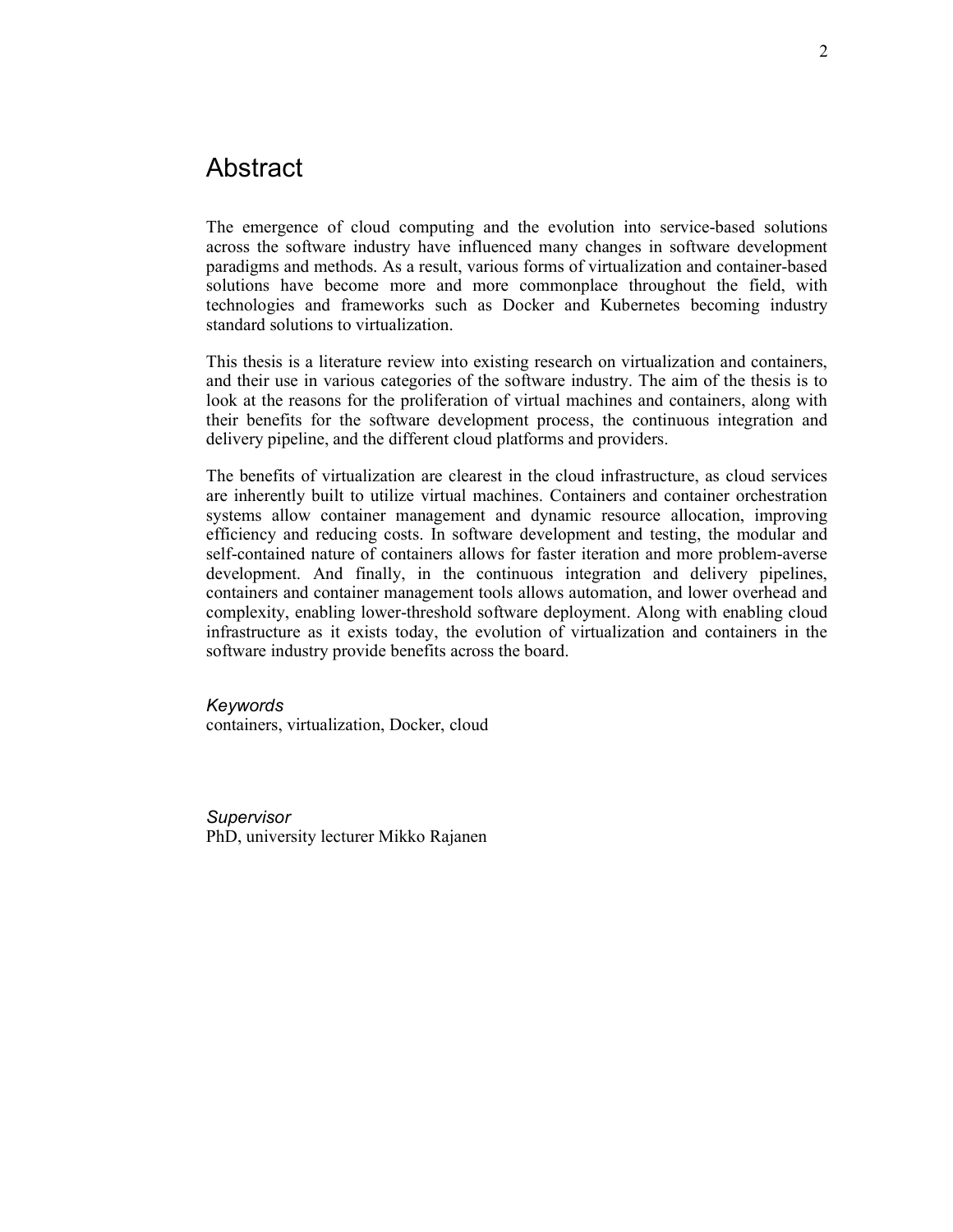## Contents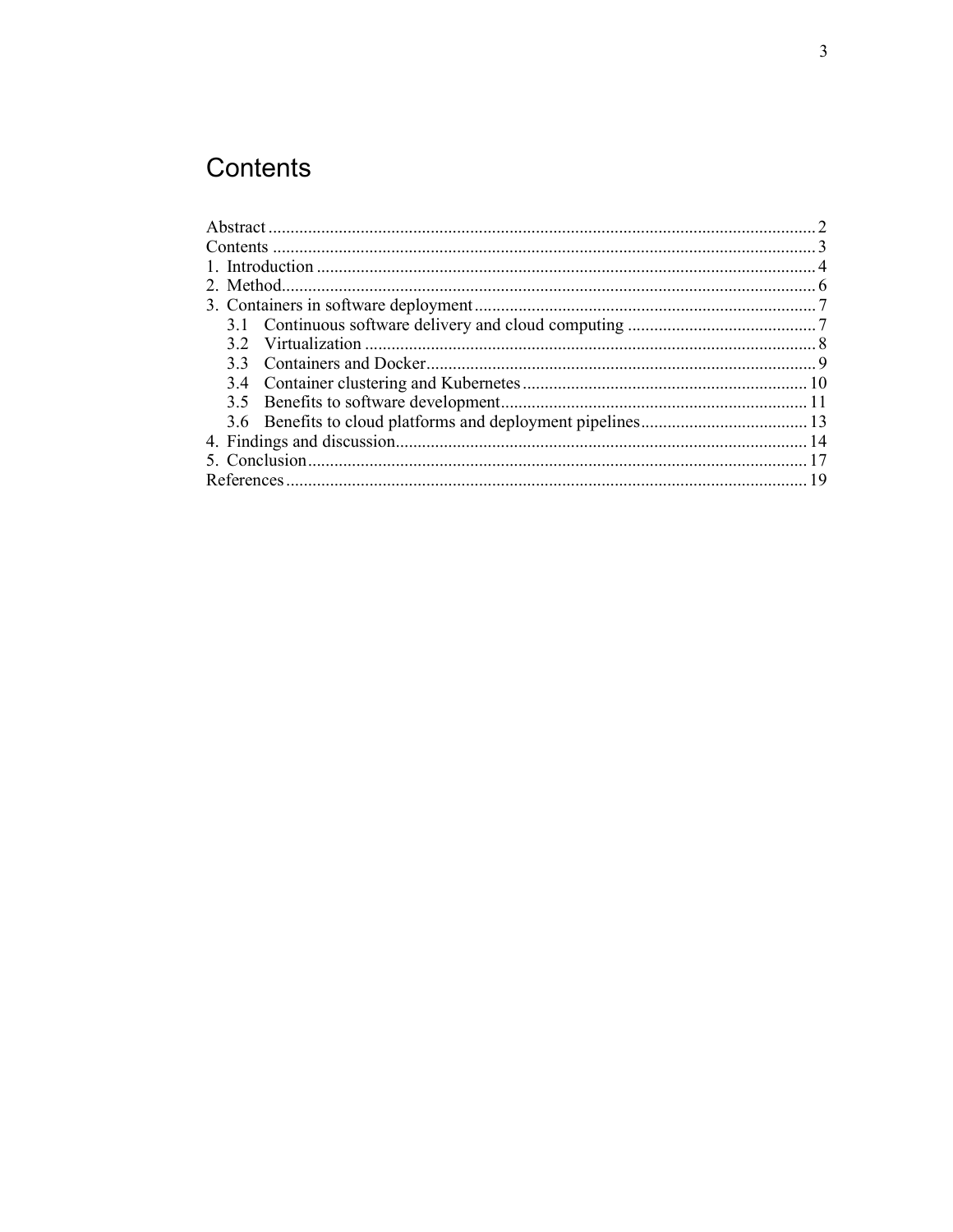### 1. Introduction

Over the past decades the rise and popularization of the internet has led to the development of a wide range of standards and practices. Many paradigm shifts have evolved how online software is created and operated. Perhaps the most notable development is the focus and reliance on cloud computing, and the ever-increasing amount of data-intensive software systems has paved way for distributed, scalable software. This has transformed the way online platforms work, and it has created whole new cloud-based industries (Gorton and Klein, 2014).

Different forms of distributed computing and the rapid mass servicification of cloudbased architecture has made way for compartmentalized, container-based frameworks. This has led to various procedures for software development and delivery that utilize these new methods (Marathe, Gandhi, & Shah, 2019). In order to improve effectiveness of modern software development and deployment, platform virtualization using virtual machines and containers has become prevalent. Technologies such as Docker, Kubernetes, Vagrant and VirtualBox have become highly common parts of the toolset of the integration and delivery pipeline for online software (Koskinen, Mikkonen, & Abrahamsson, 2019).

The research question of this thesis is how virtual machines and particularly containers are used as a part of software development, deployment pipeline and cloud infrastructure. I am interested in the modularity allowed by virtualization and containers, and the various ways this can benefit software development and cloud platforms. There are multiple components to containers and virtualization in this thesis: their benefit to the software development process, their benefit for cloud platforms, the simplification of the software deployment pipeline, security, modularity and others. However, the focus of this thesis will be on the overall factor of using containers throughout the software development and deployment landscape – the scope will remain fairly general instead of focusing deeply into any single aspect. Though individual prolific container technologies (i.e., Docker and Kubernetes) will be taken into account, their technical specifics are outside the scope of this thesis.

The thesis is a literature review of existing research into virtualization, virtual machines, and containers. As the technologies in question are comparatively novel, there is plenty of relevant and fairly recent research into the qualities and benefits of a container-based approach to software and cloud architecture. According to Koskinen et al. (2019) containers are a new research area, with a vast majority of research having been released after 2017. As a result, the topic is quite fast evolving, with many different approaches for research – some more architectural and technical, some more practical. For example, Wan, Guan, Wang, Bai and Choi (2018) write about Docker containers with a focus on deployment and operation cost. Liaqat, Naveed, Ali, Shuja and Ko (2019) focus on the performance benefits of virtual machines for cloud environments, and Combe, Martin and Di Pietro (2016) look at Docker from the perspective of security.

Structurally this thesis will begin by looking at the modern, emergent cloud platforms. The focus is on the rise of infrastructure, platforms and software as services, and the space of software development in this new paradigm. Next, the perspective will shift to virtualization and containers, with research describing motivations for their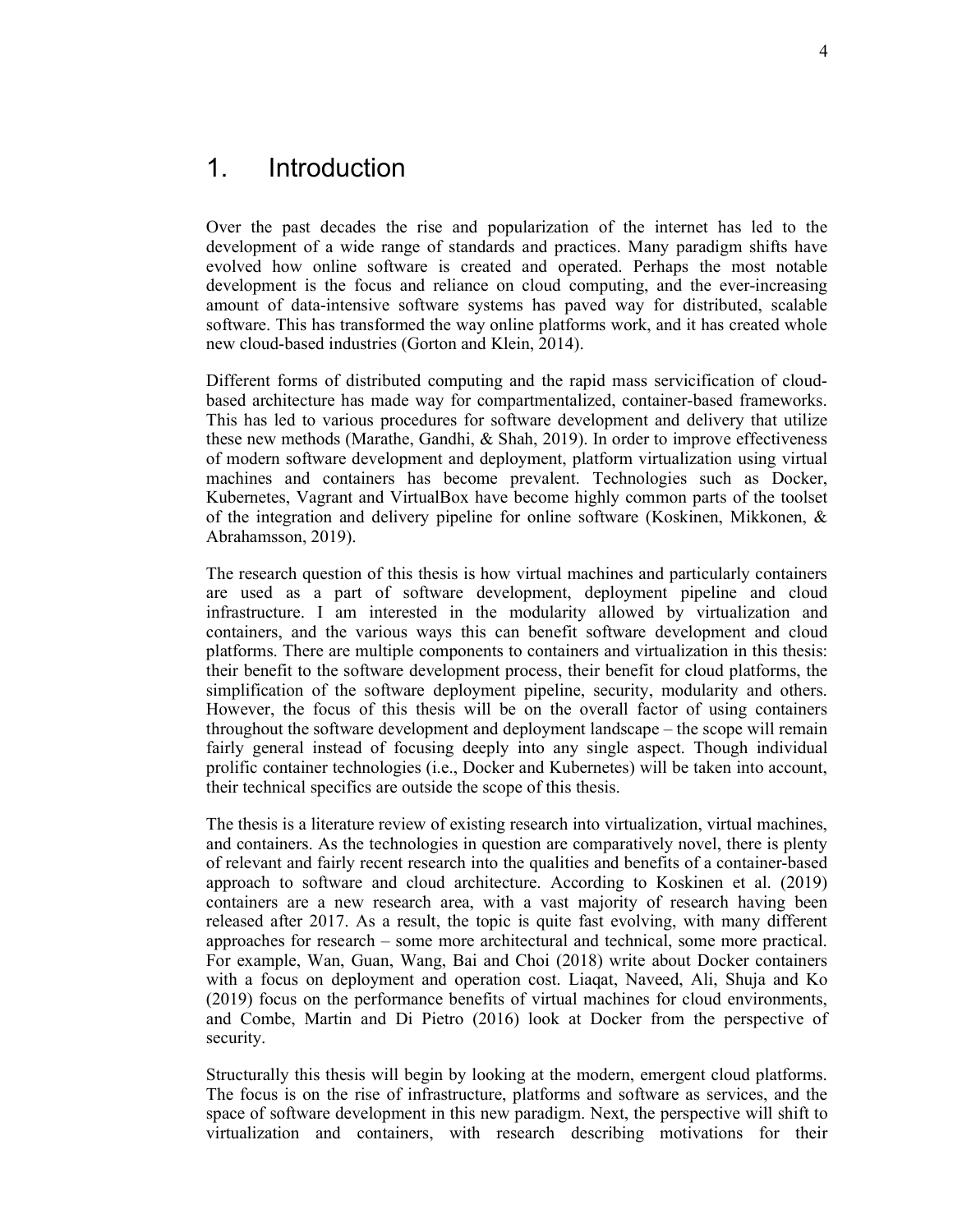development, and their attributes. Examples of research into particularly prevalent technologies will be looked at as well. Next, container clusters and their role in continuous integration and continuous delivery will be looked at. Finally, the thesis will focus on the usage of containers as a part of the software development process and deployment pipeline. This section will look at the container-based frameworks and their role in software development, and as they coexist in the array of different cloud platforms.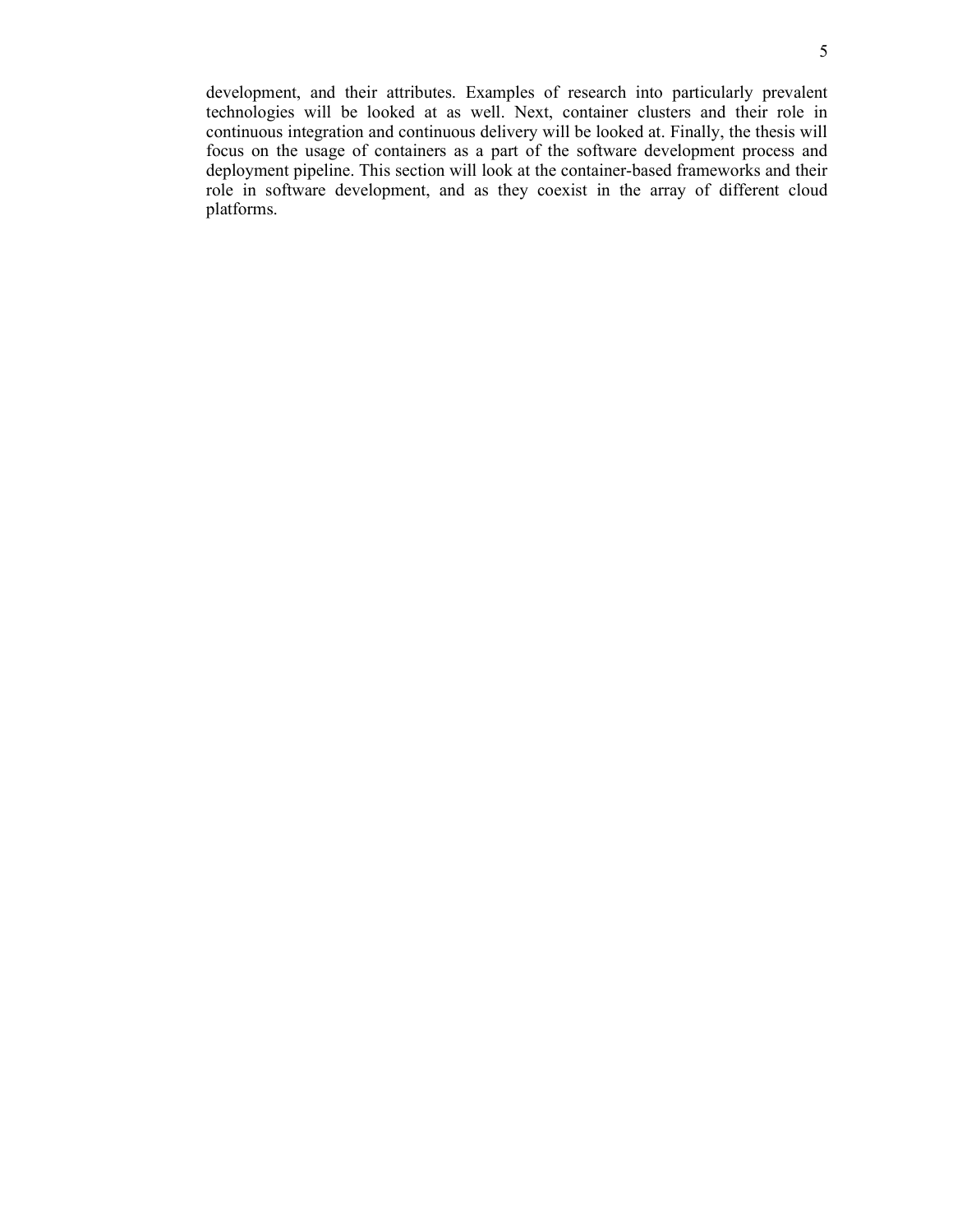## 2. Method

This thesis approaches the research question from a fairly general point of view. The aim is not to create new research into the topic, but to go through and collate existing research on the subject instead. As such, the method chosen for this thesis is a literature review on research into the various aspects of the topic in question. Container-based architecture is still fairly new in the software landscape, but the various technologies have become increasingly popular – an argument could be made, that some form of virtualization as a part of software development and delivery has become the industry standard. Due to this fairly speedy spread of use, there is plenty information on the topic in various online media, but much of it is non-scientific and descriptive in nature or intended as a tutorial. A literature review is therefore appropriate in order to gauge the varying scientific research into the qualities and benefits of virtualization and containers.

The literature review in this thesis aims to collate a wide variety of research with different approaches and points of focus. The research was largely gathered from various databases with a focus on peer-reviewed research in order to maintain a scientific focus. Various scientific databases were used in order to scope and find the literature to be collated. Particularly IEEE Xplore, Scopus, Ebsco and Google Scholar were used to collect the initial set of articles on the topic. The search for peer-reviewed articles was particularly focused on the topics of containers, Docker, virtualization, and virtual machines, and additionally on cloud, cloud architecture, and software deployment. Even though the topics are so new, a large amount of research could be found, with many different points of focus.

Once the initial set of articles had been gathered, and the structure and general outline of this thesis was beginning to form, additional relevant research was gathered in order to complement the literature gathered so far. This was done in two ways: first by going through the initial articles' references for relevant topics, and then looking at research referencing the initial articles. The aim was to create a fairly complete picture of container-based paradigms and how they relate to cloud computing, so a variety of relevant, scientific research was necessary and useful.

Like the topic itself, the selection of research for this literature review is quite new. A majority of the articles are published no earlier than 2015, with a focus on research published after 2017. Some outliers are also included, published earlier in the 2000s, with this research focusing on software virtualization before container-based ecosystems became more prevalent. These articles look at how virtualization in and of itself is a valuable resource in software development and deployment, and how various pre-container virtualization tools integrate into different models and stages of software development.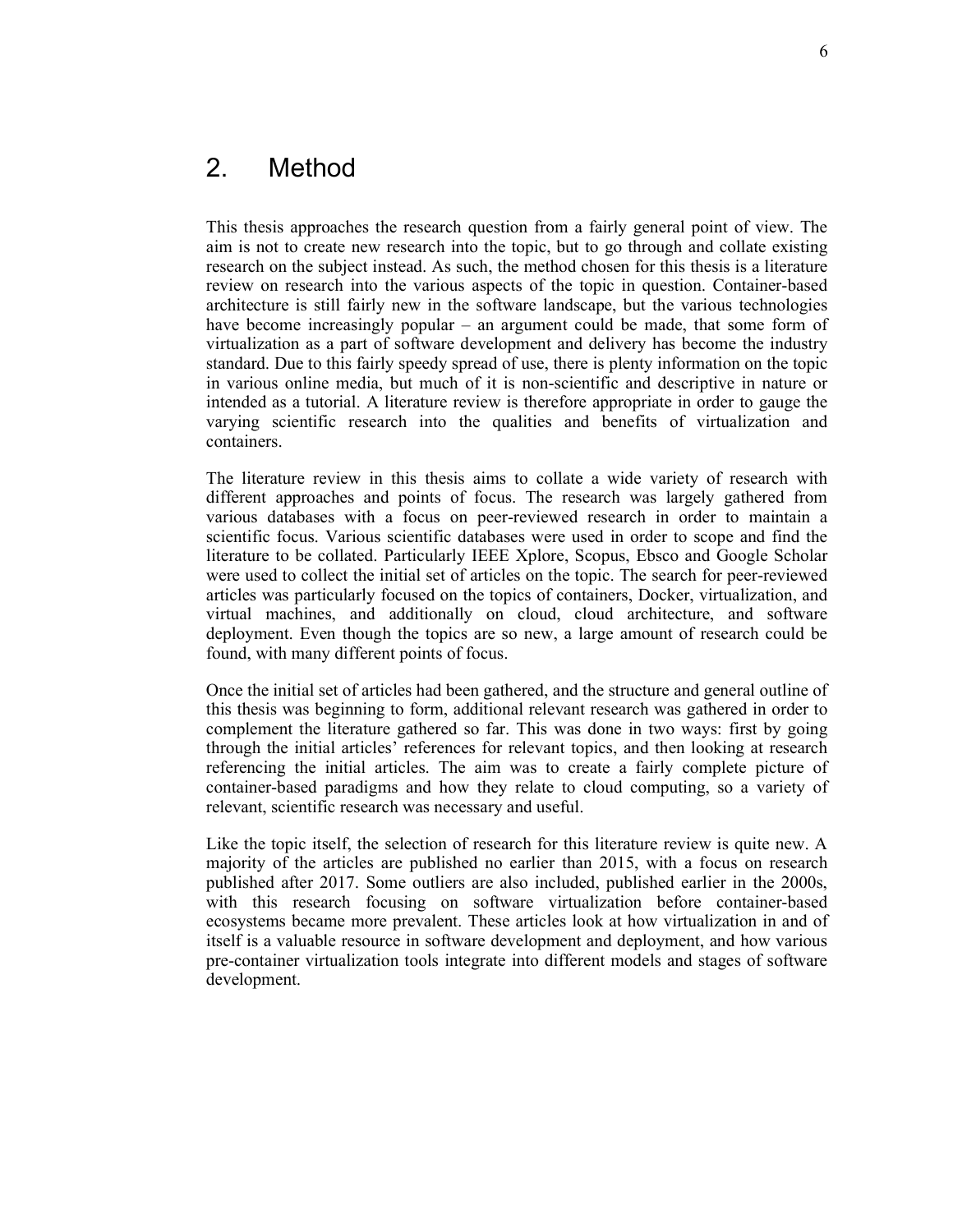## 3. Containers in software deployment

With the rise of cloud computing, the modern software field has been transformed in many ways. The business of creating and upkeeping software has evolved to host various service-based paradigms, such as Infrastructure as a Service (IaaS), Software as a Service (SaaS) and Platform as a Service (PaaS), with various effects to the whole industry. This has made platform virtualization and containers quite ubiquitous in the software field and a major part of everyday operation in the software industry (Syed  $\&$ Fernandez, 2015). As a result, virtualization and containerization as concepts have become increasingly important.

#### 3.1 Continuous software delivery and cloud computing

Over the past years, the traditional models for software development, delivery and use have evolved. The classic process of software deployment has consisted of creating and building software, packaging it, and delivering it to the user or target machine to be installed. Software has been seen as a complete product, a ready-made package that can be sold and bought (Dolstra, 2001). Whereas previously the customer would purchase a complete product with specific features, and further development is user support at best, nowadays people expect a continuous line of development and evolution for the software they use. This has led to a requirement for continuous software development, support and delivery (Rodríguez et al., 2017).

The changing expectations and usage behaviors have affected the software development process as well. The methods and practices have evolved to match the expectation of continuous development; the focus has increasingly become to constantly and proactively deliver value to the user, instead of a more methodological and plan-driven development paradigm. This has led to the proliferation of various agile and lean development and deployment processes (Pikkarainen, Salo, Kuusela, & Abrahamsson, 2012).

At the same time, the size and complexity of software has increased, making development more expensive and prone to various technical problems and errors. As a result, more modular solutions in development, architecture and delivery pipelines have become necessary to increase interoperability and problem-aversion (Rodríguez et al., 2017). More efficient automation through continuous integration (CI) and continuous delivery (CD) processes, along with structured version control systems have also become important parts of the software workflow (Sailer & Petrič, 2019).

On one hand, the expectations of the modern software customer and user, and on the other, the experience of the software provider has shifted the industry into more servicebased paradigms; software is increasingly developed and delivered as a service, instead of a cleanly packaged product. This shift has coincided with the increasing move of software to cloud-based architecture, and the servicification of cloud infrastructure and platforms as well (Syed & Fernandez, 2015).

The process of developing software and deploying it into the cloud has facilitated a change in the landscape on multiple levels. The shift into cloud-based Platforms as a Service has provided an environment and mechanisms for a multitude of software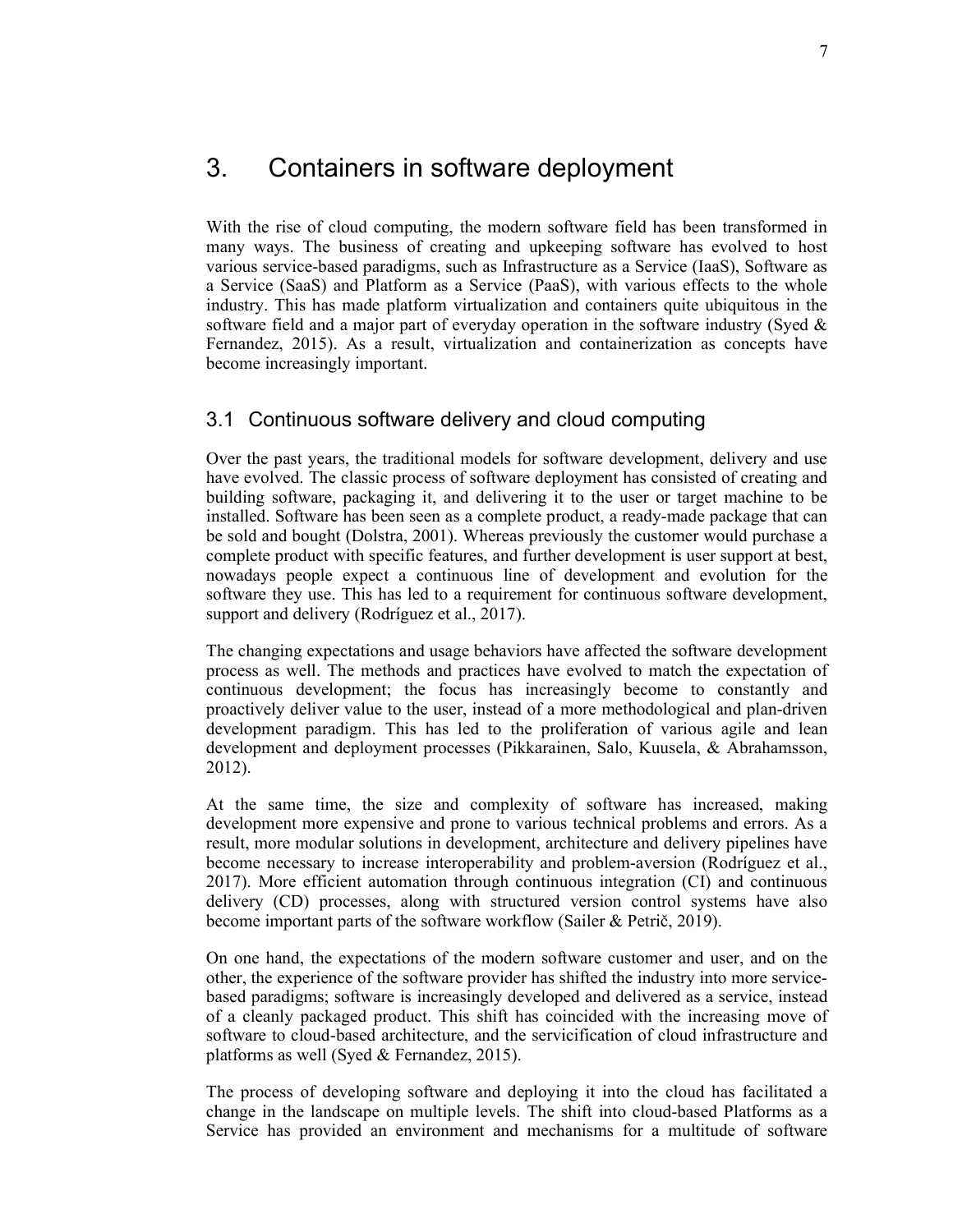operations in the cloud: design for a cloud environment, deployment into the cloud, services, database migrations and build integrations. New workflows to take full advantage of cloud-based platforms have been developed, and more and more focus is put into the interoperability of PaaS clouds, and the light weight and modularity of cloud-based software solutions (Pahl, 2015).

At the same time, as the amount of data moving in the cloud has increased significantly, the requirements for cloud platforms have become more rigid. The various emergent cloud providers, such as Amazon Web Services (AWS), Microsoft Azure, or Google Cloud are expected to be able to store massive amounts of data securely, with high availability and low failure rates. If these Quality of Service (QoS) requirements are unable to be met, the cloud service provider must pay penalties to their users (Yousefipour, Rahmani, & Jahanshahi, 2018).

Providing all this cost-effectively has also necessitated the development of increasingly efficient and sufficiently high-performance tools and infrastructure solutions. As such, the evolution of the standards, methods and technologies of cloud-based platforms can have significant financial implications for the cloud platform provider (L. Zhao, Lu, Jin, & Yu, 2015).

#### 3.2 Virtualization

The evolving realities of software use, development and delivery have led to a paradigm of abstraction and virtualization. In the process of virtualization, virtual machines are created to run software in specifically pre-set isolation – this is done in order to minimize the effect of varying development and running environments. To accomplish this, the hosting machine's attributes are hidden from the virtual machine upon creation by a hypervisor, and any software can be run in the virtual machine without fear of cross-contamination with the hosting machine (Shiraz, Abolfazli, Sanaei, & Gani, 2013).

With the expectation for agile workflows and the resulting rapid iterations, the efficiency and speed of software development, testing and delivery have become increasingly important. Optimally, developers and testers would each have an environment matching the production server. Different types of servers for preproduction and testing, mirroring the production server, have been used to get around this problem. But this creates an expensive and complicated overhead, as setting up physical servers is costly and inefficient (Duenas, Ruiz, Cuadrado, Garcia, & Parada G, 2009). Virtualization and virtual machines have created a solution for this; as the software in a production environment runs on a virtual machine, identical and independent virtual machines can be created as needed on each individual developer's and tester's machine. Along with more efficient development, the isolated nature of virtual machines reduces situations where a problem exists on one machine but not the other, simplifying troubleshooting and reducing IT costs (Buyya, Yeo, Venugopal, Broberg, & Brandic, 2009).

Along with the benefits to development and testing, virtualization enables more efficient and problem-averse deployment from development to production. As the parameters of individual developers' virtual machines are identical to the virtual machine running on the production server, the modularity allows for the changes to be deployed with improved convenience and automation. At the same time synchronizing configurations and content between development, testing and production environments (Kimovski et al., 2018).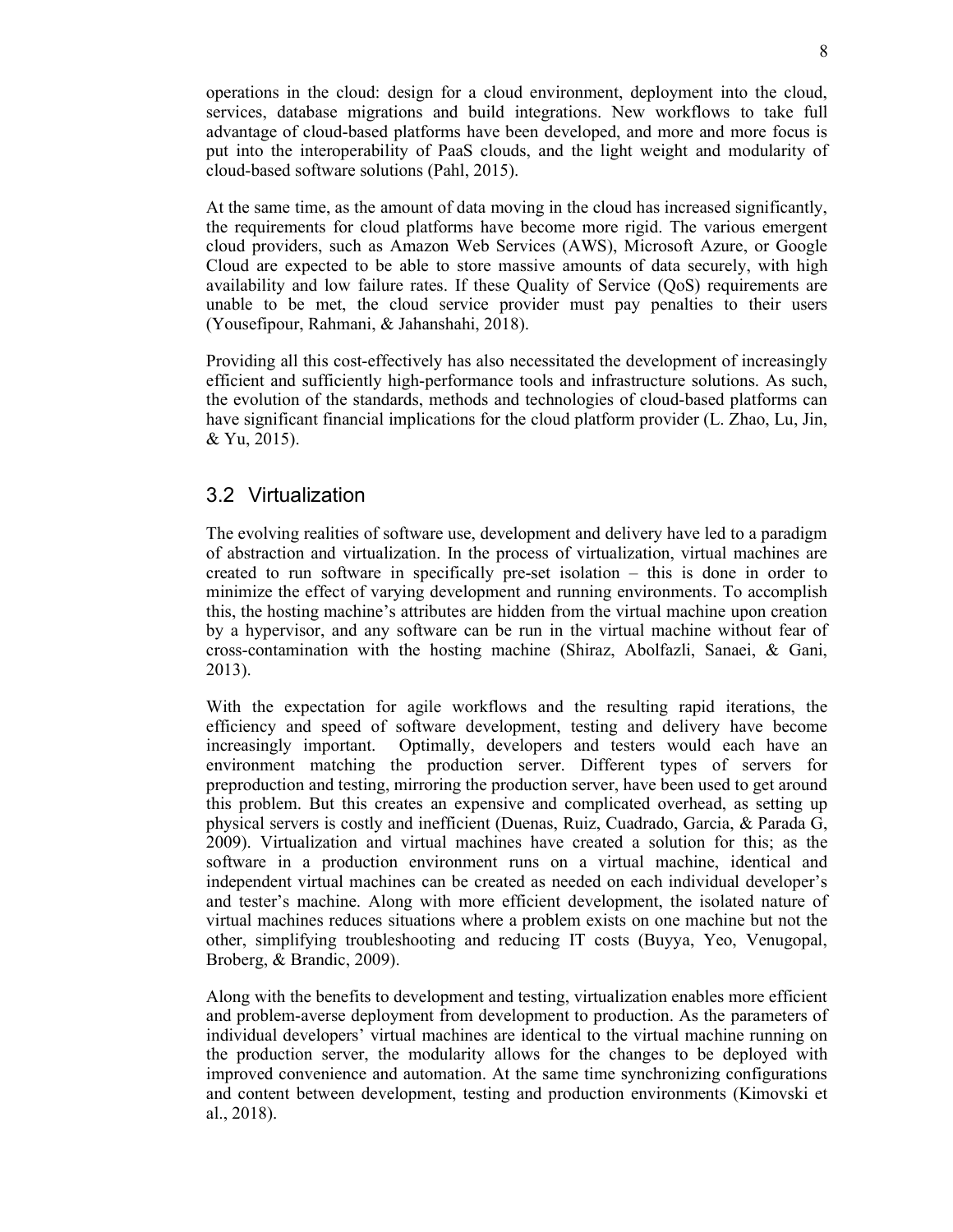With the rise of cloud computing and the Platform as a Service paradigm, modern software infrastructure has been needed as well, and the resulting Infrastructure as a Service (IaaS) model has evolved alongside cloud platforms. Virtualization is the backbone of modern cloud computing, and the IaaS model provides virtual machines that are hosted on cloud platforms, with pre-set virtual resources and an operating system. These virtual machines are then configured to contain specific software, such as the Software as a Service being developed (Rad, Bhatti, & Ahmadi, 2017). Though virtualization and virtual machines themselves are not a new phenomenon, the proliferation of cloud computing has been enabled by virtualization. According to Bernstein (2014) all cloud computing uses virtual machines in one form or another as a core of its functionality by definition, providing more efficient resource usage and elasticity, the ability to dynamically and rapidly allocate capabilities and resources with demand.

Virtualization has a clear financial effect on cloud platforms and cloud providers as well. The technical and financial overhead of running large server farms is notable and providing a platform for countless users is expensive. Virtualization and running virtual machines on top of the physical servers allows much more efficient resource usage; the virtual machines can be provisioned, shut down, and managed per usage and as needed. A single server can run multiple, completely independent and isolated virtual machines at the same time, each customized per the user's requirements and needs, maximizing efficient server resource utilization and providing necessary security (Kimovski et al., 2018; Liaqat et al., 2019). Inadequate resources and machine failures are frequent causes of Quality of Service violations by cloud service providers, and an additional key issue with large-scale cloud environments becomes energy efficiency. As a result, it is particularly important to pay attention to resource utilization as a factor (Yousefipour et al., 2018).

### 3.3 Containers and Docker

With the proliferation and ever increasing saturation of the cloud ecosystem, and its use of virtualization, much has happened in the field of virtual machines. While virtualization has been a solution to many of the software field's and cloud infrastructure's problems, there are still inherent weaknesses in traditional virtual machines (Pahl, 2015). Virtual machines based on hypervisors are still relatively weighty, as they are heavy stacks of a hypervisor, a full operating system, and relevant software and applications. In an agile environment this causes speed and performance challenges (Anderson, 2015).

Over the past years, the popularity of a container based solution to virtual machines has become more and more popular. Container-based virtualization enables even more light-weight, convenient and secure operation, with even less technical overhead than traditional virtual machines. Coinciding with the move to agile and lean software project frameworks, containers have proved a highly modular and portable solution to performance questions in traditional virtual machines (Syed & Fernandez, 2015).

As the name implies, traditional, hypervisor-based virtual machines operate as full, independent systems, with an installed operating system and all the necessary software running on top of the hardware and the hypervisor. Containers on the other hand increase the abstraction, holding packaged, completely self-contained and ready-to-bedeployed parts of applications. While both forms of virtualization are based on and created by virtual machine images, traditional virtual machines require a heavy image of a full operating system, slow to install, boot and operate. Due to their highly specific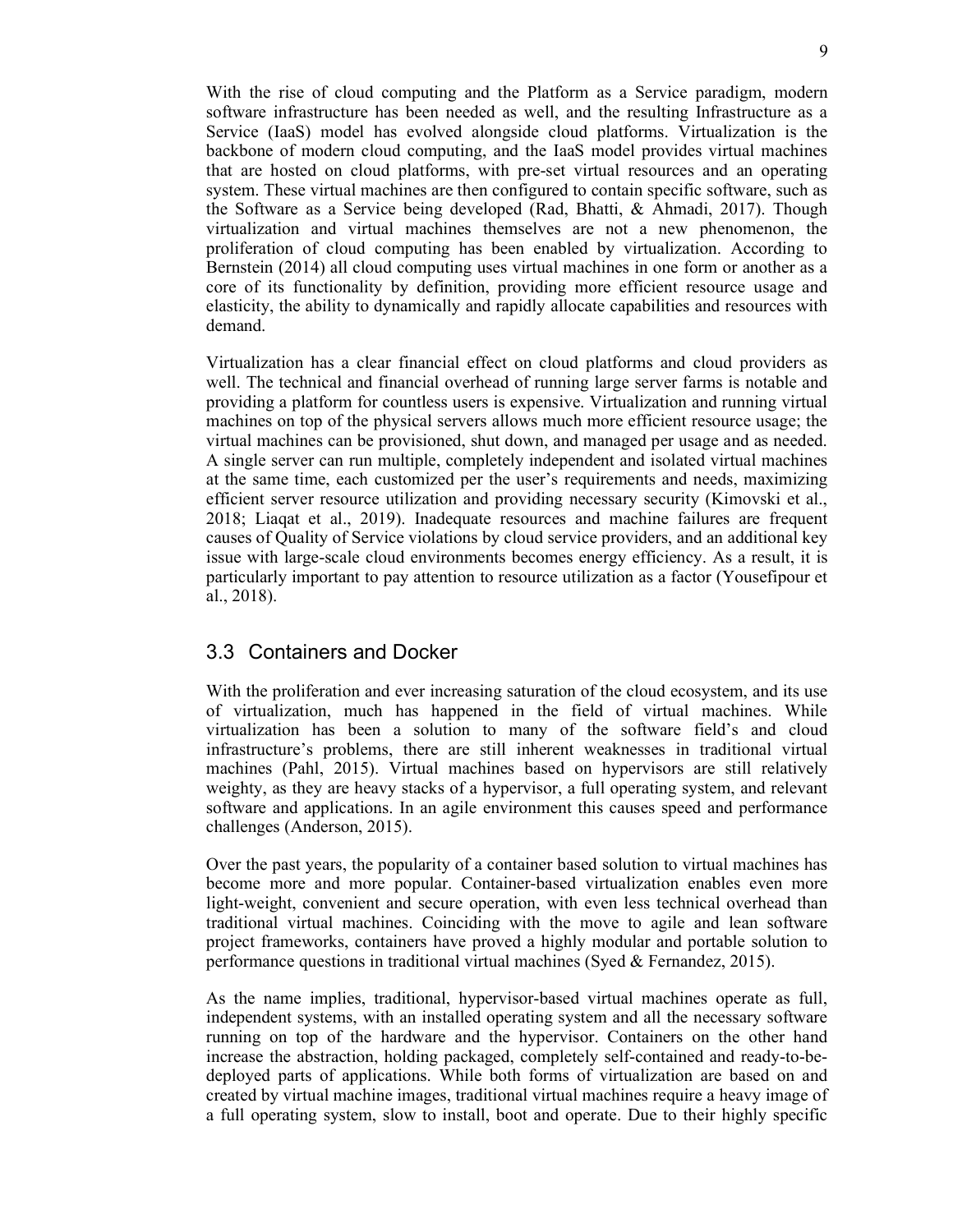nature, containers are based on light-weight, specific base images instead – only the specific micro-service's requirements are installed (Pahl, 2015).

Like traditional virtual machines, containers are almost fully insular, but they can be configured to communicate to each other by a container engine. This configuration allows for a highly modular and portable, but still interconnected framework, where each container can be run, developed, tested and deployed on its own (Syed & Fernandez, 2015). Because the containers share the host operating system instead of running on an operating system of their own, container operations such as rebooting are much faster and more efficient, because the whole virtual operating system does not have to be shut down and restarted, like with traditional virtual machines (Pahl, 2015).

Different patterns of container management can be recognized, constituting a varied set of container combinations. These patterns can range from singular containers to multiple interconnected containers on one node to multiple-container, multiple-node patterns. These different container design patterns can be compared to the design patterns that emerged after the emergence of object oriented programming, with similar benefits: separation of concerns, the capability to re-use components, and with the case of distributed clusters of containers, the ability to upgrade each container independently (Burns & Oppenheimer, 2016).

With the increasing containerization of virtual machines, various container solutions have become prevalent. Over the past few years, the development and adoption of containers has been driven in large part by Docker, an open source container packaging and delivery tool (N. Zhao et al., 2020). Docker functions as a framework for containers, allowing them to share libraries as needed, becoming even more lightweight, scalable and specialized. At the same time, Docker-based containers are exceedingly portable, making them particularly effective from a continuous integration and continuous delivery standpoint (Anderson, 2015).

Docker allows container creation and management with independent images stored in centralized registries, the most popular being Docker Hub. Using these images, Docker supports highly automated and simple creation of containers for a wide variety of microservices (N. Zhao et al., 2020). Essentially, Docker serves as a method to automate the creation and operation of containers. To improve interconnectivity and performance at the same time, Docker adds an additional layer to containers, automating their creation and operation. Additionally, critically, Docker's framework eases deployment into cloud-based platforms (Rad et al., 2017). The increasing shift into Platform as a Service has therefore been favourable to Docker-based containers. The improved performance and automation in both development and deployment drive up the usage and popularity of Docker as the Platform as a Service model becomes more prevalent (Bernstein, 2014).

#### 3.4 Container clustering and Kubernetes

Resulting from the move to cloud-based Platforms as a Service and the widespread adoption of virtualization, using containers has become a very popular way of operating in the modern software field. With Docker, individual processes can be run in separate containers, and moved around across physical and virtual servers at will, without affecting the application's functionality. As a result, tracking and managing containers has become more complicated, and at the same time increasingly important (Moravcik & Kontsek, 2020). Because containers can be set up to communicate with each other, and an application might consist of several interconnected containers – each built to run a single part of the application – the containers can be linked together into a container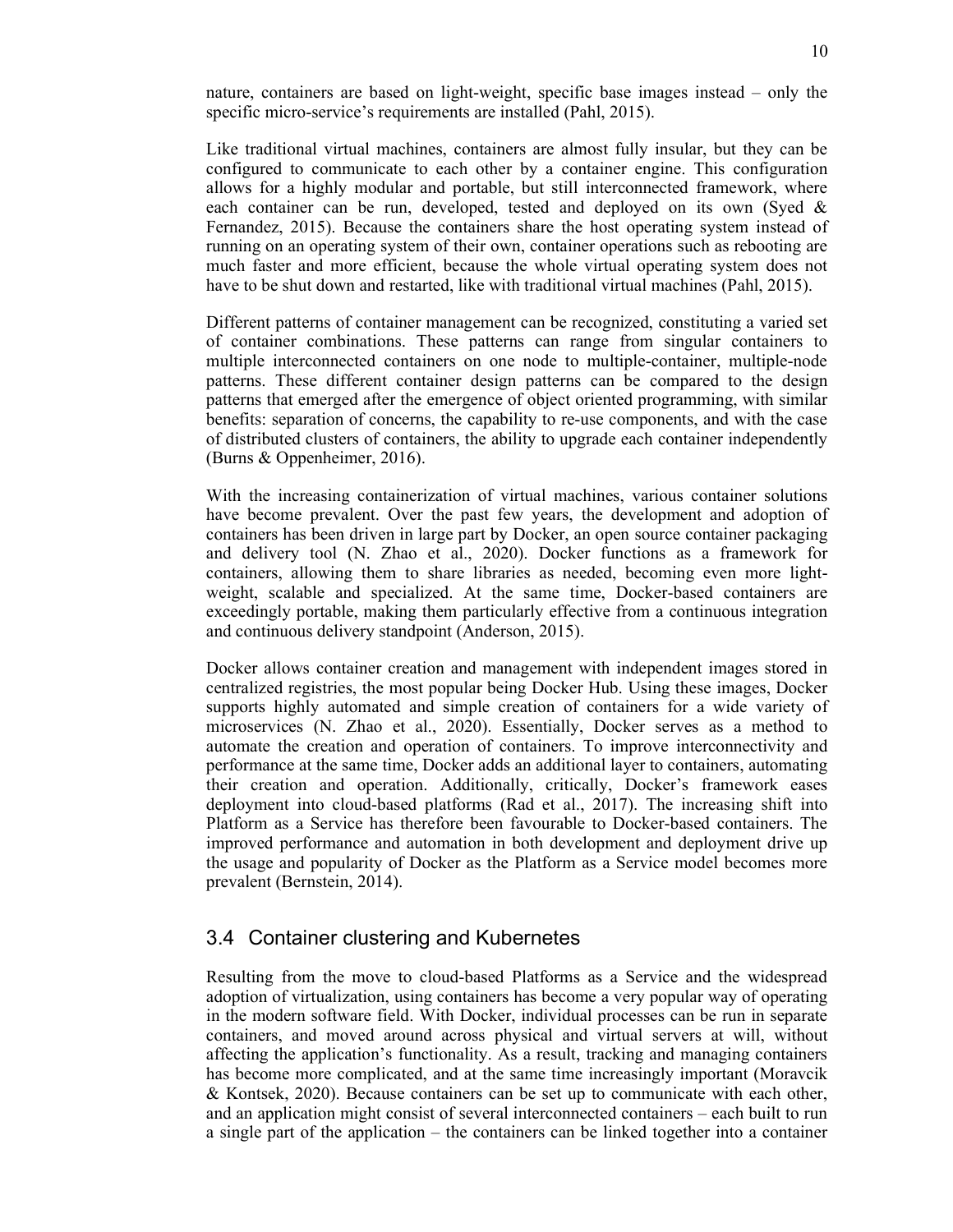cluster running together in a shared virtual environment. In these clusters the internal complexities of the virtual machine can be hidden from the interconnected containers, but they can be managed together as a unit (Pahl, 2015).

While some containers function as singular containers, some of the recognized container design patterns have multiple related containers in a single node, or even spanning multiple nodes. These various multi-container design patterns require coordination and container orchestration (Burns & Oppenheimer, 2016). As a result, various container management systems have been developed to assist with container orchestration. These container management systems, or container orchestration engines provide an additional layer of abstraction to containers, coordinating these various containers and possibly monitoring their resources and status, performing updates, and managing micro-services run within the containers (Moravcik & Kontsek, 2020).

Particularly with the proliferation of Docker containers, different container management systems have been developed for the Docker ecosystem. Docker containers can be configured into a Docker Swarm, which is a mode for Docker containers where Docker containers are clustered as a group, regardless of how many nodes they span. They are then linked to each other within the Docker infrastructure, and they can be controlled as a unit. This allows for more efficient container management (Marathe et al., 2019). Docker containers are inherently designed for individual operation, but Docker Swarms allow for cooperation between large numbers of containers configured as a cluster and distributed over the network (Moravcik & Kontsek, 2020).

Container management systems also serve as a possible solution to potential security shortcomings with Docker containers. Using container-based solutions and Docker instead of hypervisor-based virtual machines has some inherent security implications, due to the containers' reliance on the host machine's own kernel for operation. Increased abstraction through container orchestration is suggested to alleviate these concerns (Combe et al., 2016; Martin, Raponi, Combe, & Di Pietro, 2018).

A noteworthy, high profile example of these Docker container management systems is Kubernetes, an open source framework developed by Google to oversee and manage clusters of Docker containers. After its announcement by Google in 2014, Kubernetes got endorsed by other major operators in the cloud computing field, such as Microsoft and IBM. As a result, both the Docker container ecosystem and the Kubernetes orchestration tool have become critical parts of modern cloud architecture (Bernstein, 2014). At its core, Kubernetes is deeply rooted in Docker technology. It allows to schedule and scale Docker containers in a cluster, making resource management more efficient and helping cloud platforms reach Quality of Service targets in their operation (Khatami, Purwanto, & Ruriawan, 2020).

With Docker and Kubernetes, orchestration is provided as Containers as a Service (CaaS). With the emergence of paradigms like DevOps and the increasing focus on rapid, continuous integration and delivery, Kubernetes offers increased automation, large number of different functionalities, and high usability through a web-based graphical interface. Its high modularity and open source nature along with its symbiotic link with Docker has given it a large community and a position as industry standard in container orchestration (Moravcik & Kontsek, 2020).

#### 3.5 Benefits to software development

Due to the shift of the software industry to a Software as a Service model, the changed realities of software development have necessitated new ways of doing things.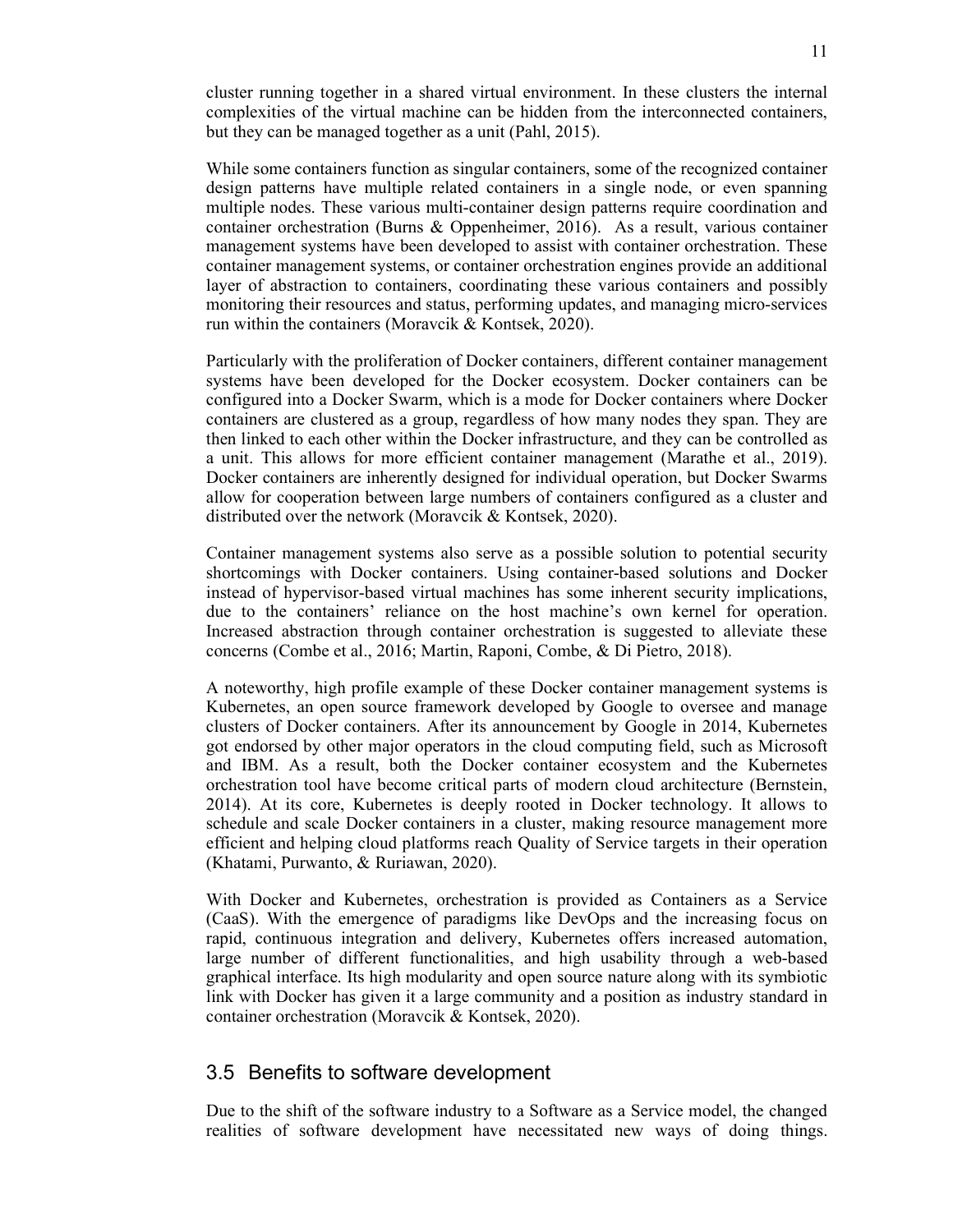Nowadays the expectation on the development team (responsible for the software development and testing) is to constantly provide value to the users, and the industry standard has become a continuous cycle of rapid iteration, testing, and delivery (Duenas et al., 2009). The paradigm shift to continuous development and agile frameworks has created an increasing need for efficiency in all stages of development (Rodríguez et al., 2017).

The promise of containers is to make software development easier and more hassle-free by introducing modularity, portability, automation and abstraction (Rad et al., 2017). With containers, and particularly portable container technologies such as Docker, developers can replicate the production environment on their own hardware with little manual setup needed. These light-weight container environments allow for rapid iteration and experimentation, as application components and their encapsulating containers can be built and rebuilt quickly. The modular nature of containers ensures that making changes to a single micro-service container does not affect any other containers (Koskinen et al., 2019).

As the software industry has evolved, the complexity of software has grown. The increasing number of dependencies creates technical overhead and high risk for integration problems. If the software works one way on one developer's machine, another way on a testing machine and a third way in production, the process can grind to a halt, wasting time and increasing cost of development (Anderson, 2015). With a Docker-based container framework, the setup and management of containers has been automated further, allowing the developer to iterate with even less overhead. Because Docker containers are created from immutable images pulled from a registry, each container will exist in a predictable state. This reduces the risk for software installation related conflicts and misconfiguration (Di Tommaso et al., 2015).

Another critical part of the cycle of iteration in modern software development is constant testing and test automation (Duenas et al., 2009). Continuous integration and various testing tools can be used to enable low-threshold unit testing and automated code analysis (Sailer & Petrič, 2019). In addition to enabling rapid local testing, Docker containers can be moved to separate testing environments with little difficulty and setup. This can be achieved particularly due to the modularity, and therefore the resulting portability of Docker containers (Rad et al., 2017).

Docker containers are able to communicate with each other as needed; Docker creates namespaces and virtual networks, allowing the containers to see each other, while hiding the complexity of the framework from the container (Anderson, 2015). At the same time, Docker containers are blind to other containers they are not clustered together with. This enables stacking multiple completely separate container clusters on the same system without risk of cross contamination, easing development and testing of separate, unrelated applications even further (Syed & Fernandez, 2015).

Even though various security implications can be found in the use containers and Docker, the effect of these security questions is mostly evident in the usage of containers in a production context. In a local development context however, with proper orchestration, separation, and isolation of micro-services, these security concerns are more minimal (Combe et al., 2016; Martin et al., 2018). As Duenas et al. (2009) note, the development team has much to gain from virtualization in general, and according to Di Tommaso et al. (2015), the use of containers and Docker only stands to amplify these benefits.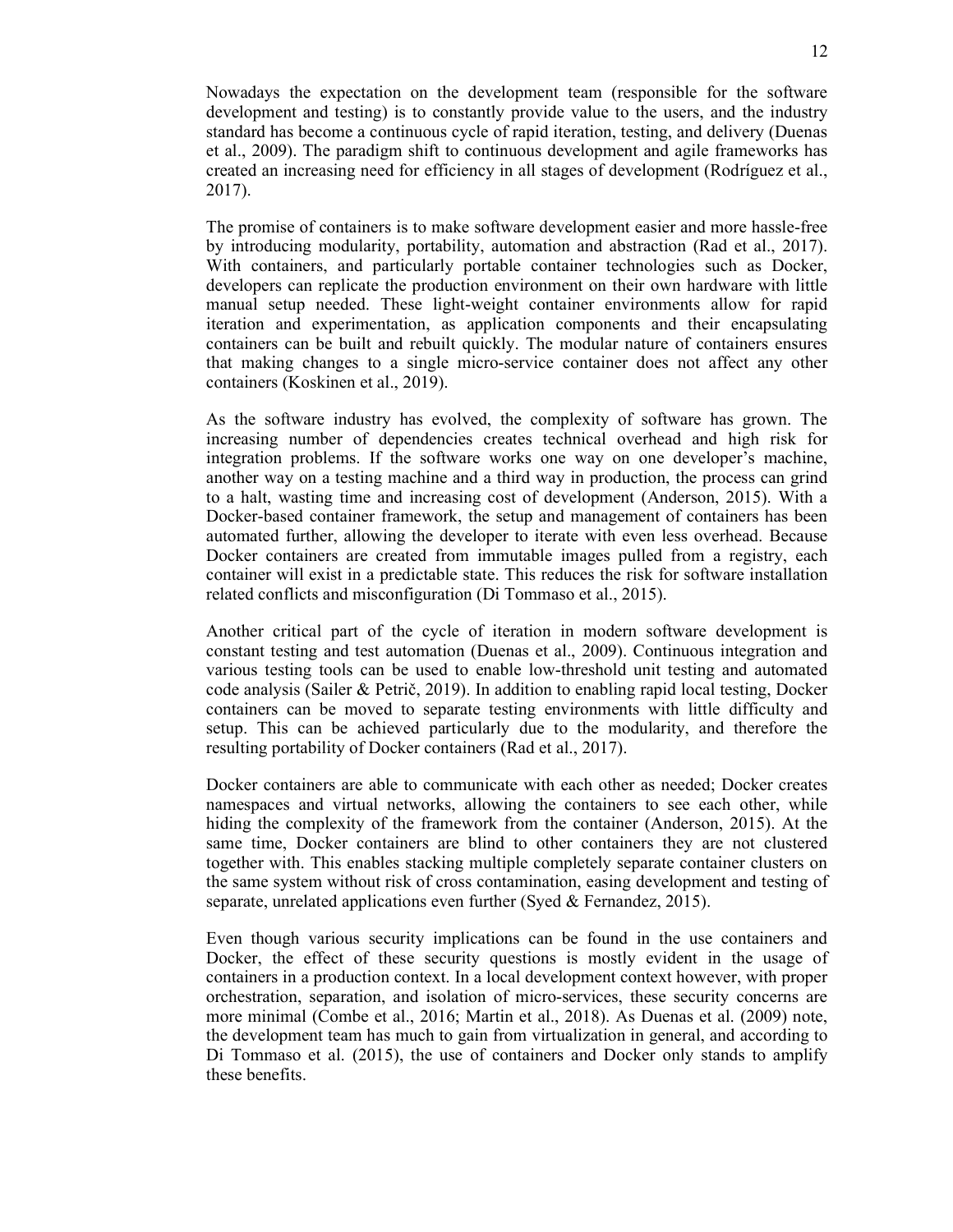#### 3.6 Benefits to cloud platforms and deployment pipelines

As the industry has shifted more and more towards Platforms and Infrastructure as a Service, and as agile methods and rapid, cyclical workflows have increasingly become the standard in software development, similar structures have appeared in the system administration side of the equation. The ever-increasing focus on continuous integration and delivery, and the emergence of paradigms such as DevOps have paved the way for more efficient deployment and delivery pipelines (Pikkarainen et al., 2012; Rodríguez et al., 2017). In this, more agile way of operation, an important benchmark becomes the simplicity of software deployment – the more complicated and cumbersome it is to deploy new versions of software under development, the more difficult it is to uphold rapid iteration and other agile ideals. Automated deployment as a part of continuous integration and continuous delivery has a positive effect on the release schedule and the reliability of both the release procedure and the software being released (Rodríguez et al., 2017; Sailer & Petrič, 2019).

Today, much of the Platform and Infrastructure as a Service ecosystem revolves around containers and container clusters, and this is in no small part due to benefits provided by container orchestration. The portable and robust framework of container clusters allows for increased control in a system administration context; managing containers as clusters in multiple separate nodes is critical for operation in an environment of multiple containers spanning multiple clouds (Pahl, 2015). The Docker ecosystem and Docker Swarm allow increased control over both singular containers and container clusters distributed over the network. Both the tools for more efficient orchestration and the light weight of Docker containers streamline management of the container infrastructure and help simplify and automate deployment processes (Moravcik & Kontsek, 2020).

An additional benefit of the Docker ecosystem in system administration and DevOps is its wide adoption rate. As Docker containers have become the standard infrastructure in cloud computing, orchestration tools such as Kubernetes, based on the Docker ecosystem are becoming more or less universal as well. The benefits provided by the shared technical features between Docker and Kubernetes drive mass adoption, and as a result, further development and integration of these tools (Bernstein, 2014).

Both the cloud platform providers and the system administration on the software development side of the equation have major financial incentive to optimize the deployment processes and the operation of the cloud platforms (Wan et al., 2018; L. Zhao et al., 2015). The tracking and management of container clusters, their operation, and resource optimization are all important benefits provided by Kubernetes. On the system administration side, the management of clusters across the cloud becomes simpler, and the elastic scaling of the clusters provides automatic resource optimization and efficiency for the cloud platforms (He, 2020; Marathe et al., 2019).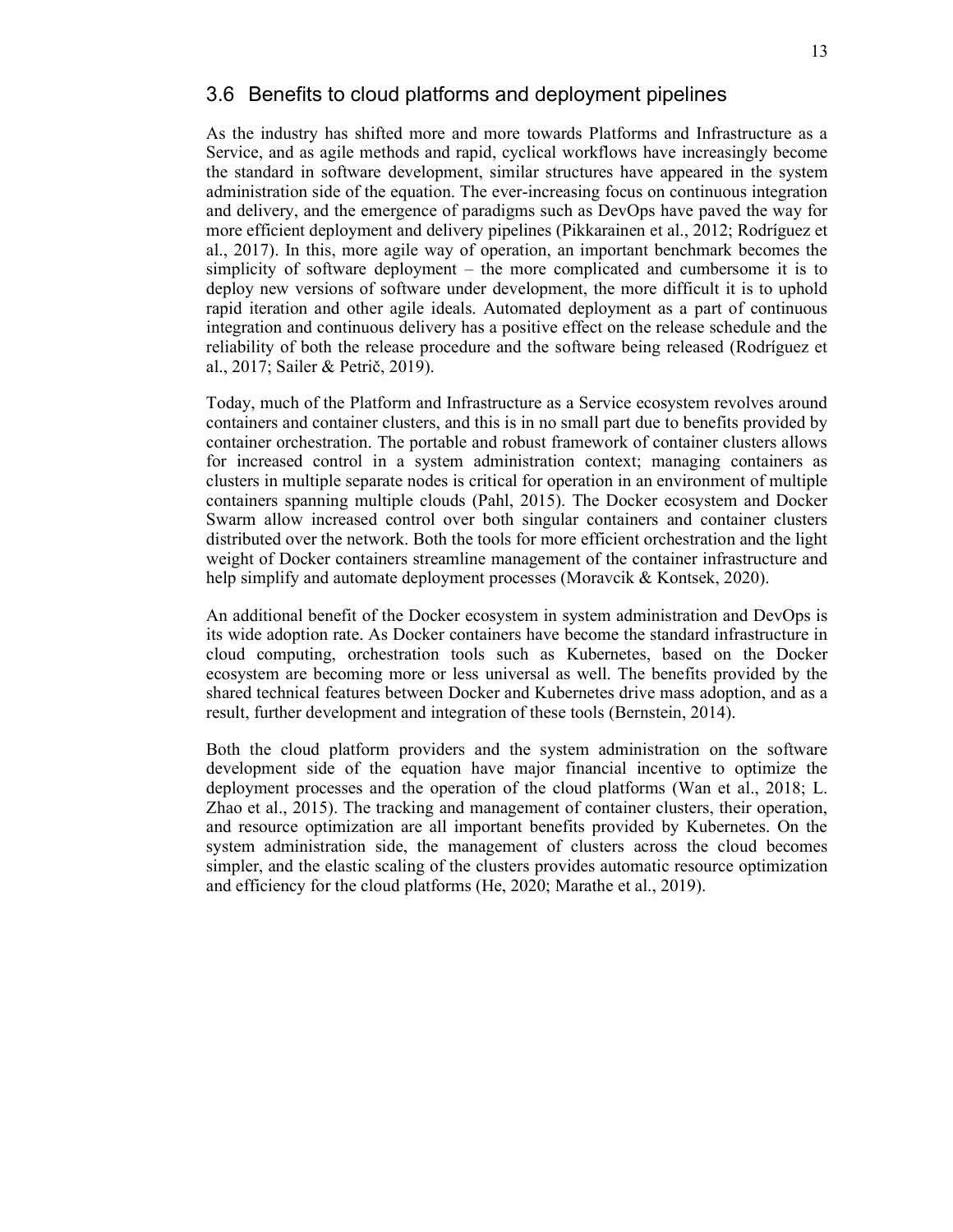When looking at modern developments in the software industry, a critical factor is the shift into cloud computing and cloud-adjacent technologies (Pahl, 2015). This has led to various advancements in technologies, practices, and workflows in the field. These changes have changed both the opportunities and viable methods of utilizing software, as well as the requirements that come built in (Rodríguez et al., 2017). Notably, the expectation has become the delivery of constant value to the customers and users, instead of a singular, complete, packaged-and-shipped product (Pikkarainen et al., 2012). These paradigm shifts have resulted in the proliferation of various agile and lean workflows, both in software development, and in systems management. These methods focus on rapid iteration and testing in development and the maximum efficiency and automation in software deployment and delivery (Rodríguez et al., 2017).

At the same time, the industry has shifted into a service-based framework: Software as a Service, Platform as a Service and Infrastructure as a Service have increasingly become the standard methods of operation. Software as a Service has been an important factor in transforming the expectations to that of a constant delivery of value (Syed & Fernandez, 2015). The move into cloud has facilitated the emergence of Platforms as a Service, with various cloud platform providers offering both server capacity, and tools for utilizing the platform efficiently. This paradigm of service and the associated Quality of Service requirements give platform providers a financial incentive to further develop process efficiency, leading to the development of various continuous integration and delivery tools (Pahl, 2015). Finally, the Infrastructure as a Service model has become popular due to the proliferation of virtual machines, as cloud computing is inherently based on virtual machines and virtualization. In this paradigm of service, different types of virtual machines are provided as a service to run software, both locally and on more dispersed cloud platforms (Rad et al., 2017).

Due to the emergence of cloud platforms, and the increasing reliance on distributed computing, virtualization and various different types of virtual machine solutions have become standardized (Bernstein, 2014). The evolving requirements and expectations of software development and delivery have also favoured increased abstraction and virtualization throughout the process (Pahl, 2015). Virtual machines are created with varying degrees of separation and isolation from the hardware underneath, and the hosting system's properties are hidden from the virtual machines. The benefits of this are evident in development and testing, in software delivery, and in the operation of cloud platforms (Shiraz et al., 2013).

Virtual machines provide a degree of portability, as they can be created, copied and set up across each individual developer's and tester's personal machine. The identical properties of each virtual machine, and the degree of isolation allow for more problemaverse development, as the software runs on identical and isolated environments (Buyya et al., 2009). This also allows for increased efficiency and automation when deploying the software into the cloud, as these same virtual machines are run on cloud platforms; if it works on one host machine, it should work on any regardless of the host machine's properties (Rad et al., 2017). For the cloud platform provider, the benefits are even clearer, as virtualization is the backbone of cloud computing (Bernstein, 2014). Virtualization allows multiple systems to run on a single host machine at the same time, with each being blind to the host machine's features. Each virtual machine can be set up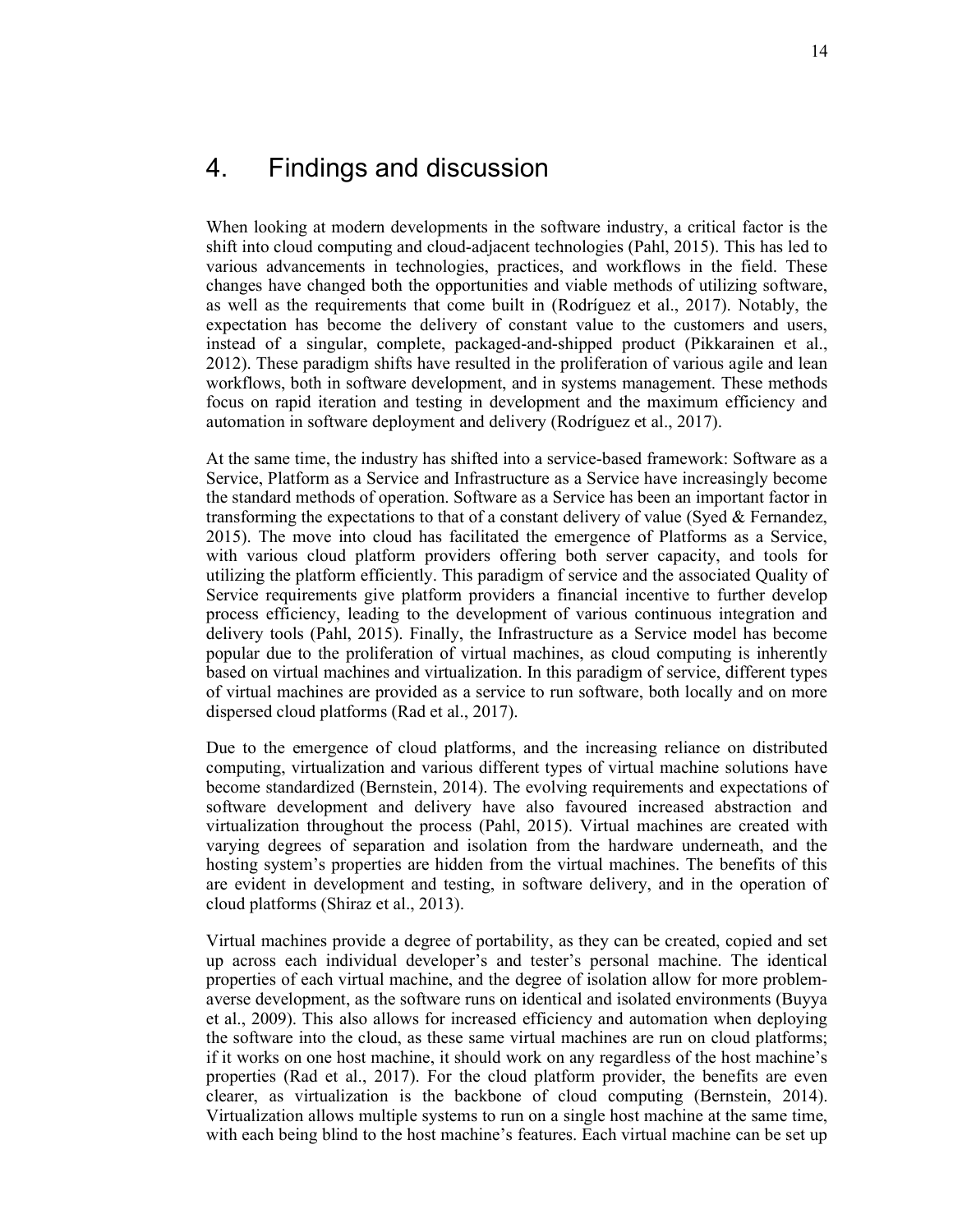with unique properties relevant to the software it is running without risk of crosscontamination with the host machine or the other virtual machines running on the system. This allows more efficient resource utilization in the cloud platform, improving performance, and reducing costs (Kimovski et al., 2018; Liaqat et al., 2019). Additional benefits to energy efficiency can also found with the proper utilization of virtual machines (Yousefipour et al., 2018).

While virtual machines have become the norm over a longer period of time, a more recent development is the increasing proliferation of container-based virtualization (Syed & Fernandez, 2015). As opposed to traditional, hypervisor-based virtual machines, container-based virtual machines increase the abstraction further, by splitting each part of the application into separate micro-services. These micro-services are run in light-weight, self-contained capsules, containing only the micro-service in question and its relevant requirements (Pahl, 2015). Traditional virtual machines provide a whole virtual environment with a complete operating system installed with its adjacent software, and this can cause some operational speed and performance challenges. Operations such as booting and rebooting the virtual machine and making changes to its properties can be a slow process (Anderson, 2015). Because containers use the host operating system to function, managing containers is more light-weight, allowing for improved operation and iterative, fast-paced use (Syed & Fernandez, 2015).

Like traditional virtual machines, containers are based on a paradigm of selfcontainment and isolation, though they can interface and communicate with other relevant micro-services through pre-set paths (Syed & Fernandez, 2015). Each container and micro-service is its own functional entity. This modularity allows for changes to each individual container and its micro-service without affecting the functionality of the other micro-services, and the application as a whole (Koskinen et al., 2019). The modular nature of containers, and the separation of concerns it provides allows for various container design patterns of varying amounts of containers in a single host machine, or multiple separate nodes. This can be compared to the paradigm shift towards object-oriented programming, and the resulting benefits to programming (Burns & Oppenheimer, 2016).

The movement into container-based virtual machines, and the resulting mass adoption of containers has been driven in large part by Docker, an open source container framework (N. Zhao et al., 2020). Docker allows for packaging and managing containers through a unified framework. It creates an additional layer to containers, increasing interconnectivity and performance. This allows the containers to share libraries and requirements, making each individual container increasingly light-weight on its own (Rad et al., 2017). On the other hand, the increased interconnectivity and the reliance on the host machine's own kernel can lead to security implications. These concerns seem to affect the operation of containers mainly in production environments, and they can possibly be alleviated with container management systems (Combe et al., 2016; Martin et al., 2018).

The shift into Platforms as a Service has favoured the adoption of Docker-based containers (Bernstein, 2014). Like with containers, the rapid iteration in development and testing allowed by Docker reduces overhead and complexity in software development environments (Rad et al., 2017). Docker allows the automatic, fast creation of containers for a wide variety of micro-services and technologies through light-weight images stored in central repositories (N. Zhao et al., 2020). As each container is created from an immutable image in a predictable state, problems stemming from installation and misconfiguration are unlikely (Di Tommaso et al., 2015). Additionally, Docker containers along with the Docker ecosystem improve the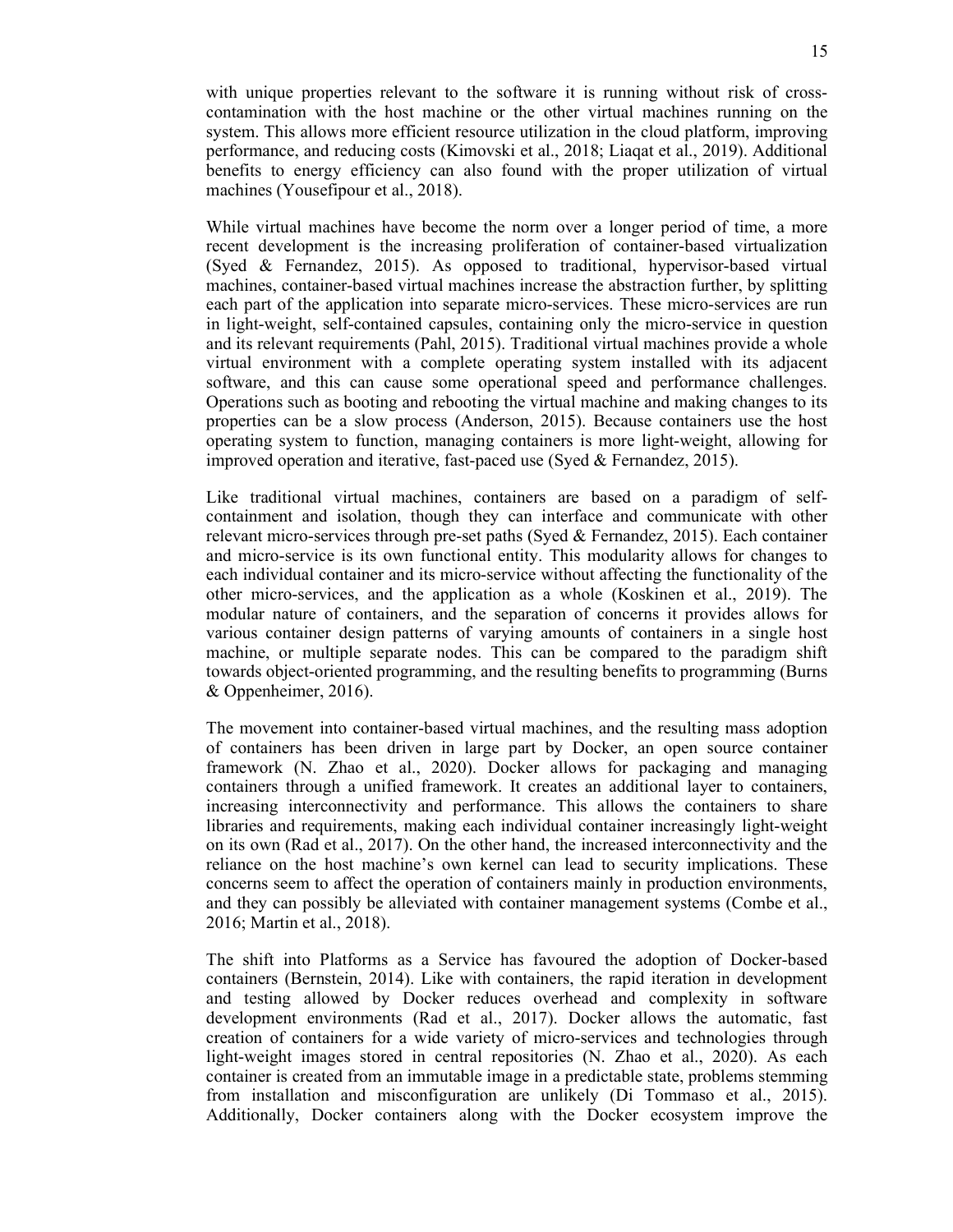portability of containers further, providing benefits for DevOps, and making continuous integration and delivery easier and more efficient (Anderson, 2015).

Resulting from applications and virtual machines being split into micro-services and containers, the management of these interconnected clusters of containers is important. Particularly as a container cluster can span various nodes in the cloud, orchestrating interconnected containers as a unit has become a key factor in cloud computing (Pahl, 2015). Different container orchestration systems exist to assist with forming related containers into clusters and operating and managing them as a unit when necessary. With these orchestration engines, the containers' status and resources can be monitored, and adjusted dynamically as needed (Moravcik & Kontsek, 2020). Docker's own ecosystem allows Docker containers to be organized into a Docker Swarm, allowing for management of the containers together regardless of how many nodes they span. This increased control helps simplify software development and automate container operation in the cloud (Marathe et al., 2019).

An important part of cloud computing and the modern continuous integration and delivery pipeline is Kubernetes, a container orchestration system developed by Google, based on the Docker ecosystem (Bernstein, 2014). Kubernetes allows high scale operation of Docker container clusters across the cloud, with monitoring and dynamic, elastic scaling of resources, and increased automation in deployment and container management. This is all managed through a usable, web-based graphical interface (Moravcik & Kontsek, 2020).

Cloud platform providers have much to gain financially from the increased automation and efficiency provided by Kubernetes (Wan et al., 2018; L. Zhao et al., 2015). With the automated resource management and elastic scaling, cloud platform providers have an easier time reaching Quality of Service targets (Khatami et al., 2020). As a result, Kubernetes has been widely adopted by multiple large cloud platform providers (Bernstein, 2014). And as Kubernetes is inherently tied to the Docker ecosystem, both Kubernetes and the Docker ecosystem have gained large userbases, and they have become industry standards in container-based virtualization and container orchestration solutions (Moravcik & Kontsek, 2020).

Based on these findings, it becomes clear that virtualization and containers are a key factor in various aspects of the modern software industry. On one hand, the cloud infrastructure as it exists today, and the emergent Platform as a Service model are enabled inherently by the use of virtualization. On the other hand, virtualization and containers bring clear benefits to the software development and continuous integration and delivery processes. Specifically, the Docker ecosystem and Kubernetes have become industry standard solutions both in cloud computing and in software development and DevOps by building upon earlier iterations of virtualization. This has been accomplished by increasing abstraction, automation and scalability, and easing container management and operation.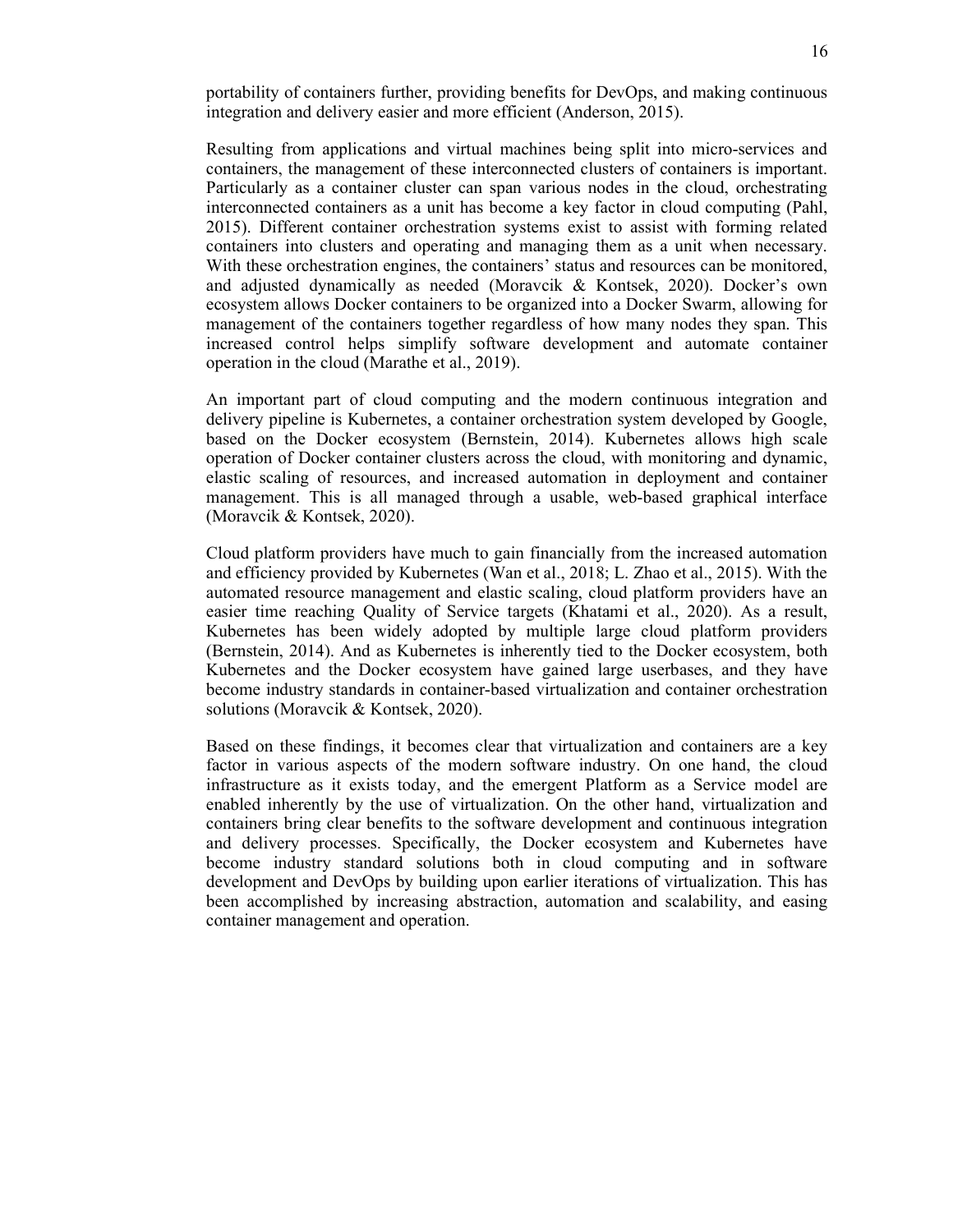## 5. Conclusion

This thesis was a literature review with the research question of how virtualization and containers are used in software development, deployment pipelines, and cloud services. The aim was to look at existing research into various stages of virtualization technologies, from earlier, traditional virtual machines to modern container-based virtualization solutions. This was done to get an understanding of most recent developments, as virtualization technology has developed by building upon old technologies and paradigms. At the same time, the plan was to look at the benefits of virtualization and containers on three different aspects of the software field: first the cloud infrastructure and platforms, then the software development and testing workflow, and finally DevOps and the continuous integration and delivery pipelines.

The literature reviewed was varied, ranging along the categories of the research question. Noticeably, in the range of literature reviewed, the most attention was placed on the effects of virtualization, containers, and the Docker ecosystem on cloud platforms. Otherwise, the literature topics covered the different phases of the evolution of virtualization, and the different categories outlined in the research question. Additional topics had to do with shifts in software industry paradigms, such as the evolution of the industry into various service models, and the adoption of iterative and cyclical, agile development methodologies.

Through the literature review it became obvious that the clearest benefit of virtualization has been with the emergence of cloud computing and the Platform as a Service model. The various forms of virtual machines and containers are used extensively in the cloud architecture, and virtualization as a paradigm enables cloud computing as it exists today. The advancements in containers and container orchestration have major financial implications for the cloud platform providers, due to increased efficiency, automation, and resource scaling, along with improved tracking and management of container clusters distributed across the cloud. As the cloud services have formed into the Platform as a Service model, containers and container orchestration systems – Docker and Kubernetes in particular – have formed into an Infrastructure as a Service model alongside the cloud platforms.

Alongside the emergence of cloud computing, software development has gone through a transformation as well. The Software as a Service model has become the standard method of operation, changing customer and user expectations on one hand, and necessitating change in methods and workflows on the other. With the expectation of providing a service and continuously fixing, adding and developing the product further, much of software development has moved to cyclical methods of constant iteration. As the process has become faster, and the software more complicated, virtualization and containers have provided a benefit here as well. The light weight and self-contained, modular nature of containers allows developers and testers to iterate rapidly and make changes with less fear of large-scale effects to unintended parts of the application. Because the container-based environment is created in a predictable state and isolated from the host machine, the environment with its variables is identical between each of the developers' and testers' personal machines and the production environment. This reduces host machine specific problems during installation, configuration, development and testing.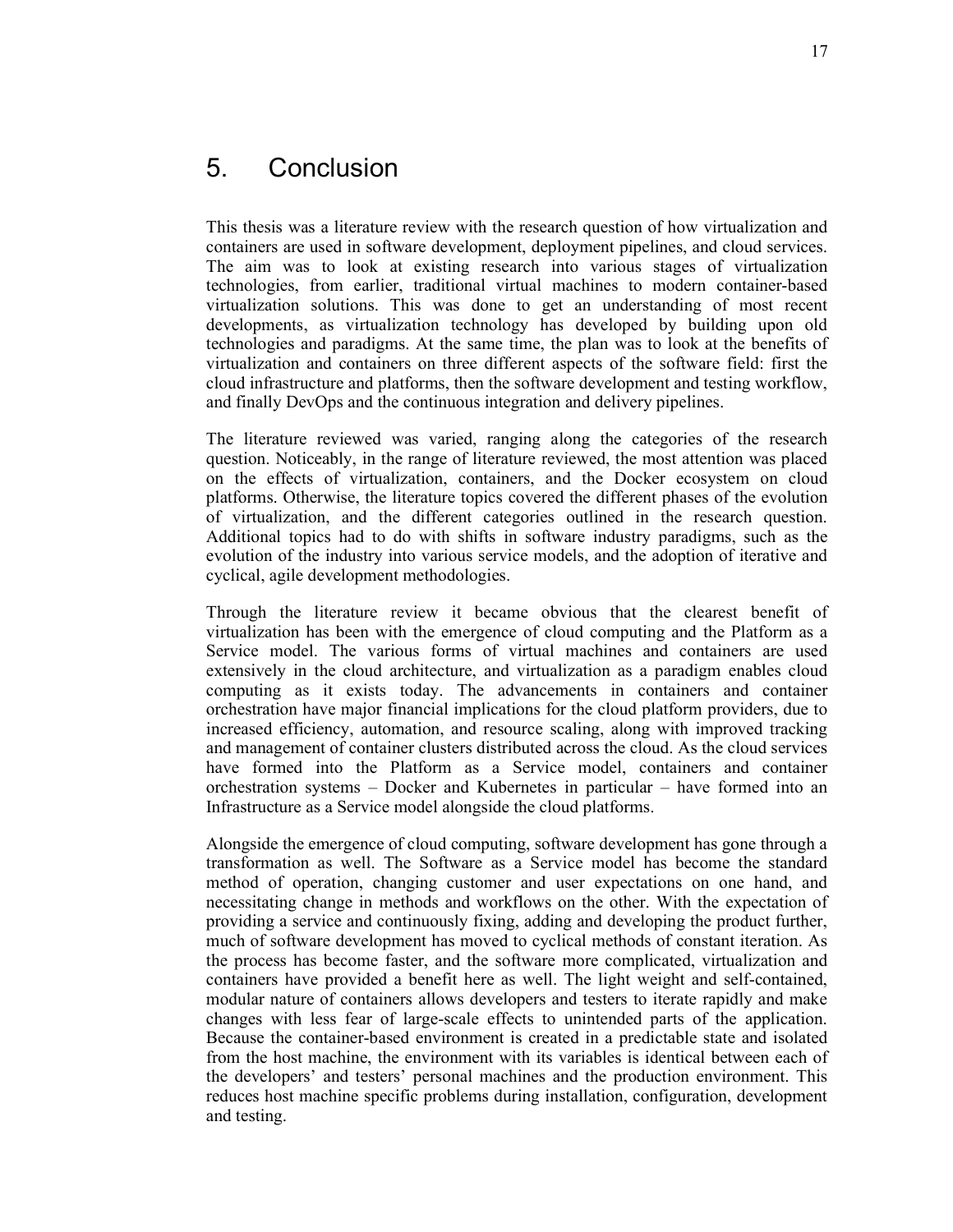The third category of the research question was the effect of virtualization and containers on software delivery pipelines. As the software development process has become more agile and iterative, the importance of efficient and low-threshold delivery pipelines has increased. The emergence of the DevOps paradigm and the continuous integration and delivery model has aimed to speed up, simplify and automate this process. As with software development, the identical and predictable nature of each virtual environment makes the delivery process easier, as the software's running environment is identical at both ends of the pipeline. At the same time, container orchestration systems have made container cluster management increasingly efficient, further enhancing the containers' self-contained but interconnected nature.

The topic of virtualization is nothing new in and of itself, but through constant progress and evolution in abstraction, efficiency and automation, containers have become an industry standard in the various fields of cloud services, and software development and management. The widescale adoption of the Docker infrastructure and Kubernetes has further solidified the container paradigm at the forefront the virtualization field, providing various benefits to the software development process on one hand, the cloud platforms and providers on the other, and the continuous integration and delivery pipeline in between.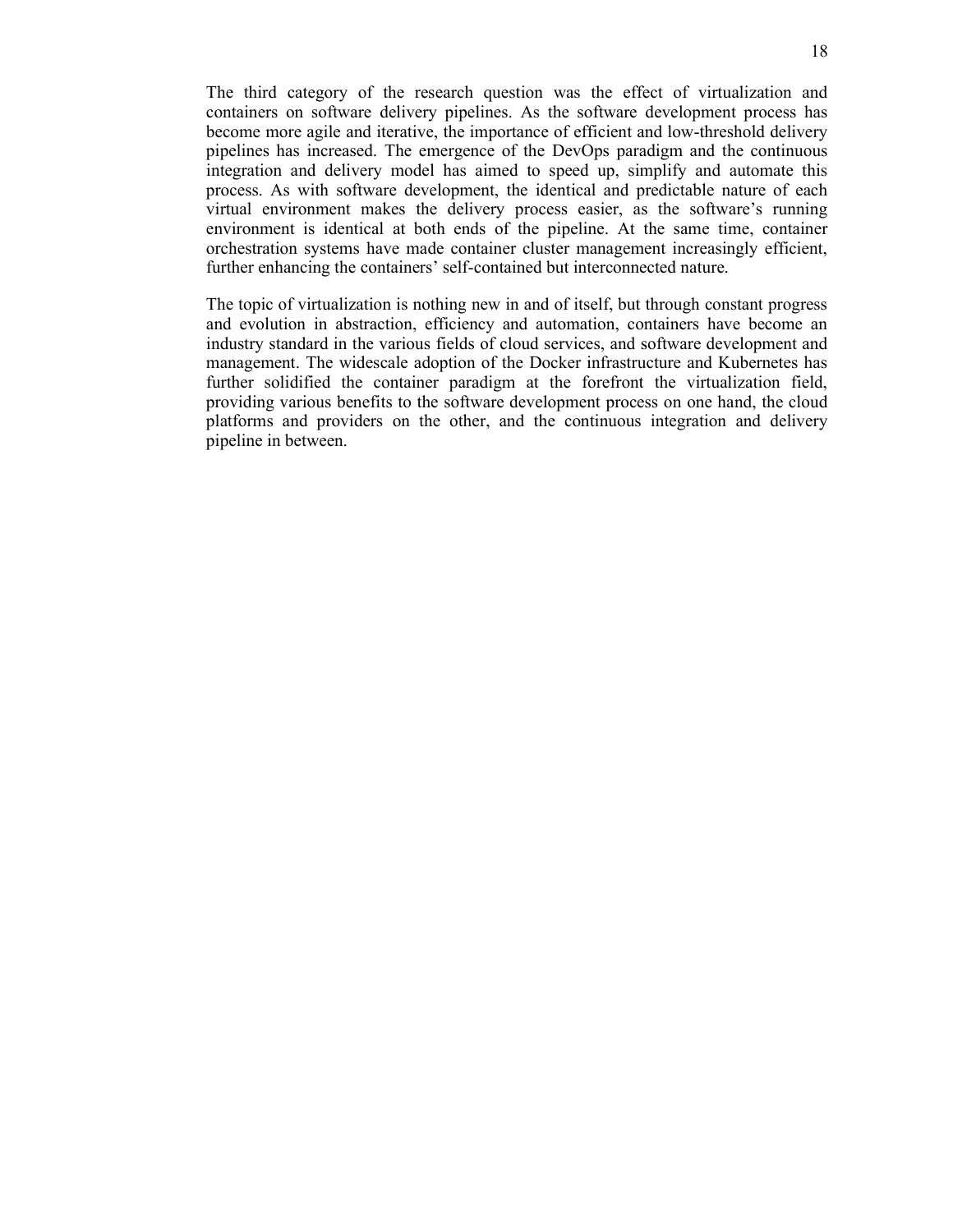## References

Anderson, C. (2015). Docker. *IEEE Software*, 32(3).

- Bernstein, D. (2014). Containers and Cloud: From LXC to Docker to Kubernetes. IEEE Annals of the History of Computing, 1(03), 81-84.
- Burns, B., & Oppenheimer, D. (2016). Design patterns for container-based distributed systems. In 8th {USENIX} Workshop on Hot Topics in Cloud Computing (HotCloud 16).
- Buyya, R., Yeo, C. S., Venugopal, S., Broberg, J., & Brandic, I. (2009). Cloud computing and emerging IT platforms: Vision, hype, and reality for delivering computing as the 5th utility. Future Generation computer systems, 25(6), 599-616.
- Combe, T., Martin, A., & Di Pietro, R. (2016). To docker or not to docker: A security perspective. IEEE Cloud Computing, 3(5), 54-62.
- Di Tommaso, P., Palumbo, E., Chatzou, M., Prieto, P., Heuer, M. L., & Notredame, C. (2015). The impact of Docker containers on the performance of genomic pipelines. PeerJ, 3, e1273.
- Dolstra, E. (2001). Integrating software construction and software deployment. In Software Configuration Management (pp. 102-117). Springer, Berlin, Heidelberg.
- Duenas, J. C., Ruiz, J. L., Cuadrado, F., Garcia, B., & Parada G, H. A. (2009). System Virtualization Tools for Software Development. IEEE Internet Computing, 13(5), 52-59.
- Gorton, I., & Klein, J. (2014). Distribution, data, deployment: Software architecture convergence in big data systems. IEEE Software, 32(3), 78-85.
- He, Z. (2020). Novel Container Cloud Elastic Scaling Strategy based on Kubernetes. In 2020 IEEE 5th Information Technology and Mechatronics Engineering Conference (ITOEC) (pp. 1400-1404). IEEE.
- Khatami, A. A., Purwanto, Y., & Ruriawan, M. F. (2020). High Availability Storage Server with Kubernetes. In 2020 International Conference on Information Technology Systems and Innovation (ICITSI) (pp. 74-78). IEEE.
- Kimovski, D., Marosi, A., Gec, S., Saurabh, N., Kertesz, A., Kecskemeti, G., ... & Prodan, R. (2018). Distributed environment for efficient virtual machine image management in federated cloud architectures. Concurrency and Computation: Practice and Experience, 30(20), e4220.
- Koskinen, M., Mikkonen, T., & Abrahamsson, P. (2019). Containers in Software Development: A Systematic Mapping Study. In International Conference on Product-Focused Software Process Improvement (pp. 176-191). Springer, Cham.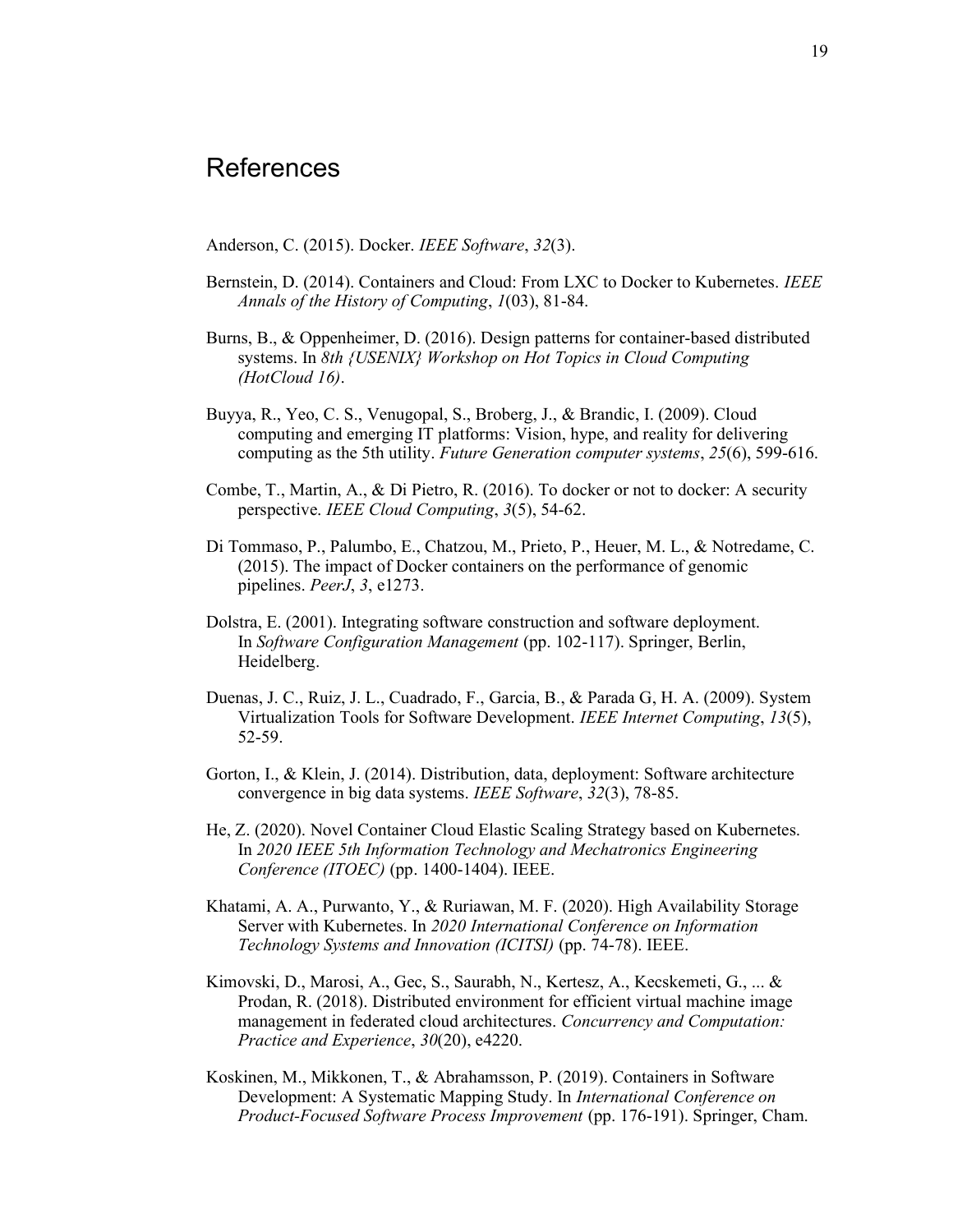- Liaqat, M., Naveed, A., Ali, R. L., Shuja, J., & Ko, K. M. (2019). Characterizing dynamic load balancing in cloud environments using virtual machine deployment models. IEEE Access, 7, 145767-145776.
- Marathe, N., Gandhi, A., & Shah, J. M. (2019). Docker swarm and kubernetes in cloud computing environment. In 2019 3rd International Conference on Trends in Electronics and Informatics (ICOEI) (pp. 179-184). IEEE.
- Martin, A., Raponi, S., Combe, T., & Di Pietro, R. (2018). Docker ecosystem– vulnerability analysis. Computer Communications, 122, 30-43.
- Moravcik, M., & Kontsek, M. (2020). Overview of Docker container orchestration tools. In 2020 18th International Conference on Emerging eLearning Technologies and Applications (ICETA) (pp. 475-480). IEEE.
- Pahl, C. (2015). Containerization and the PaaS cloud. IEEE Cloud Computing, 2(3), 24-31.
- Pikkarainen, M., Salo, O., Kuusela, R., & Abrahamsson, P. (2012). Strengths and barriers behind the successful agile deployment—insights from the three software intensive companies in Finland. Empirical software engineering, 17(6), 675-702.
- Rad, B. B., Bhatti, H. J., & Ahmadi, M. (2017). An introduction to docker and analysis of its performance. International Journal of Computer Science and Network Security (IJCSNS), 17(3), 228.
- Rodríguez, P., Haghighatkhah, A., Lwakatare, L. E., Teppola, S., Suomalainen, T., Eskeli, J., ... & Oivo, M. (2017). Continuous deployment of software intensive products and services: A systematic mapping study. Journal of Systems and Software, 123, 263-291.
- Sailer, A., & Petrič, M. (2019). Automation and Testing for Simplified Software Deployment. In EPJ Web of Conferences (Vol. 214, p. 05019). EDP Sciences.
- Shiraz, M., Abolfazli, S., Sanaei, Z., & Gani, A. (2013). A study on virtual machine deployment for application outsourcing in mobile cloud computing. The Journal of Supercomputing, 63(3), 946-964.
- Syed, M. H., & Fernandez, E. B. (2015). The software container pattern. In *Proceedings* of the 22nd Conference on Pattern Languages of Programs (pp. 1-7).
- Wan, X., Guan, X., Wang, T., Bai, G., & Choi, B. Y. (2018). Application deployment using Microservice and Docker containers: Framework and optimization. Journal of Network and Computer Applications, 119, 97-109.
- Yousefipour, A., Rahmani, A. M., & Jahanshahi, M. (2018). Energy and cost-aware virtual machine consolidation in cloud computing. Software: Practice and Experience, 48(10), 1758-1774.
- Zhao, L., Lu, L., Jin, Z., & Yu, C. (2015). Online virtual machine placement for increasing cloud provider's revenue. IEEE Transactions on Services Computing, 10(2), 273-285.
- Zhao, N., Tarasov, V., Albahar, H., Anwar, A., Rupprecht, L., Skourtis, D., ... & Butt, A. R. (2020). Large-Scale Analysis of Docker Images and Performance